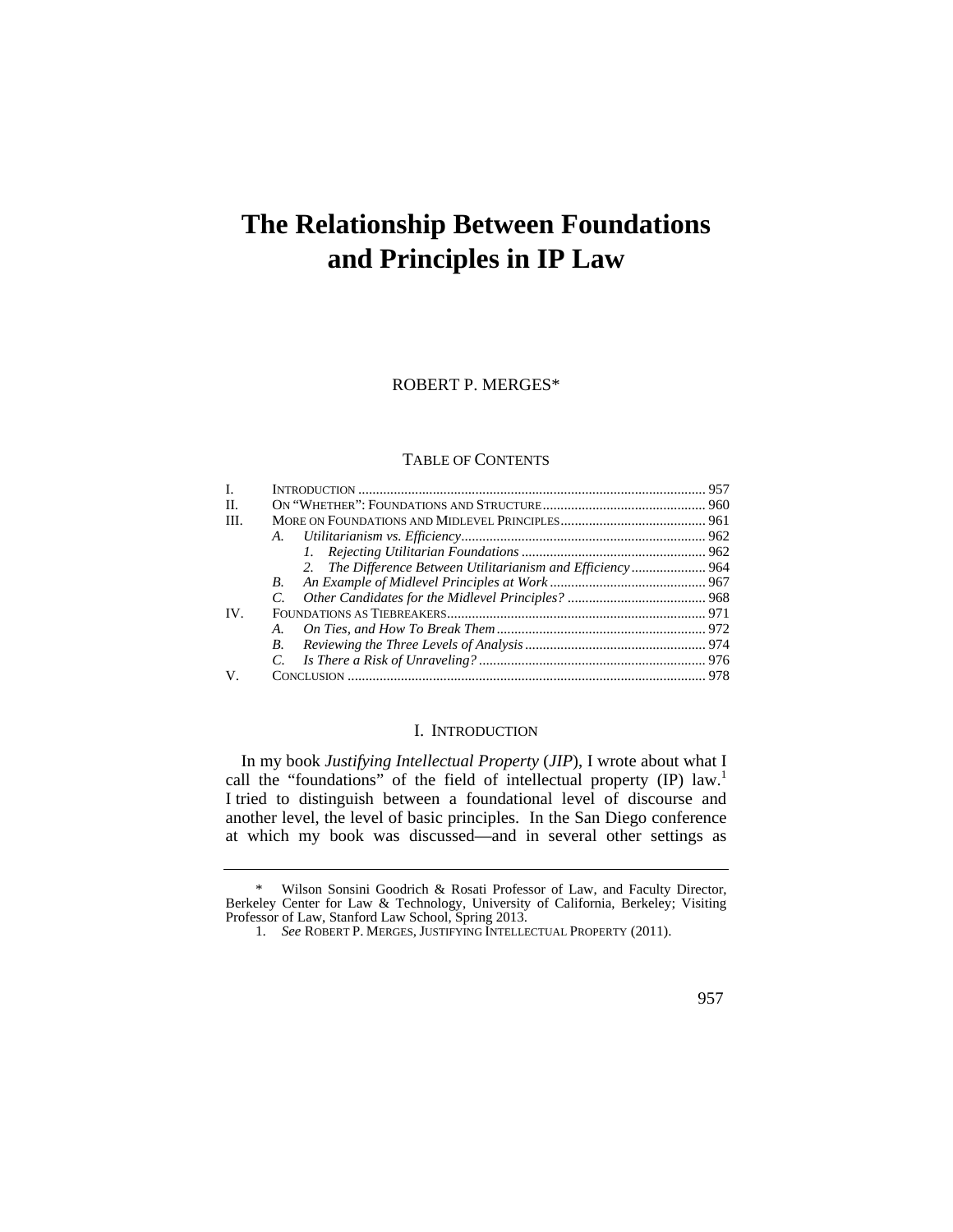well—the most frequent and persistent line of questioning about my book centered on the relationship between these two levels. That is what this brief Article is about.

For me, the foundational question in the IP field is whether IP should exist at all. Should society award state-backed exclusive rights property—over works of creativity and imagination, and if so, why? In Part I of *JIP*, I say yes. I argue that on the basis of the works of Locke and Kant respecting property rights, IP protection is justified.<sup>2</sup> I go on to say that, consistent with the work of John Rawls, IP represents a just social institution from the perspective of the fair distribution of resources in society.3 It is not, in other words, fatally elitist.

Having answered the foundational question in the affirmative, I proceed in *JIP* to describe four basic or "midlevel" principles of IP law.<sup>4</sup> These are the basic conceptual building blocks of the legal field as it is practiced in the world. The four principles themselves are straightforward: (1) efficiency; (2) nonremoval or preservation of the public domain; (3) proportionality; and (4) dignity. Despite my best efforts to be clear, some readers have been confused by the relationship between these principles and the foundations of the field.

Much of the head-scratching stems, I think, from my rejection of utilitarianism as an effective foundation for IP law. This is a function of two related issues. Part I of *JIP* does not say enough, I have come to see, about exactly what I demand of a foundation and what my criteria are for accepting or rejecting one. This I address in Part II of this Article. Another aspect of the first part of *JIP* is the notion of foundational pluralism; this too has led to some interesting questions. How, it was asked, could I both insist on the need for foundations and yet tolerate, or even invite, multiple and inconsistent alternative groundings for the field? Part II of this Article also reviews my thinking in this regard. After Part II, the second major topic I address is how I can reject utilitarianism as a foundation and yet include efficiency as one of the four basic principles of IP law. The answer to this is the heart of Part III below, where I try to show the difference between a foundational justification—which must answer the "whether" question, as in "whether we should have this field"—and a basic conceptual principle that helps a field operate effectively, once it is decided that such a field ought to exist. The "how" of midlevel principles, in other words, is a very different inquiry from the more fundamental question of whether. My argument is that we cannot justify IP rights based on current knowledge

<sup>2.</sup> *See id.* at 31–101.

<sup>3.</sup> *See id.* at 102–38.

<sup>4.</sup> *See id.* at 139–58.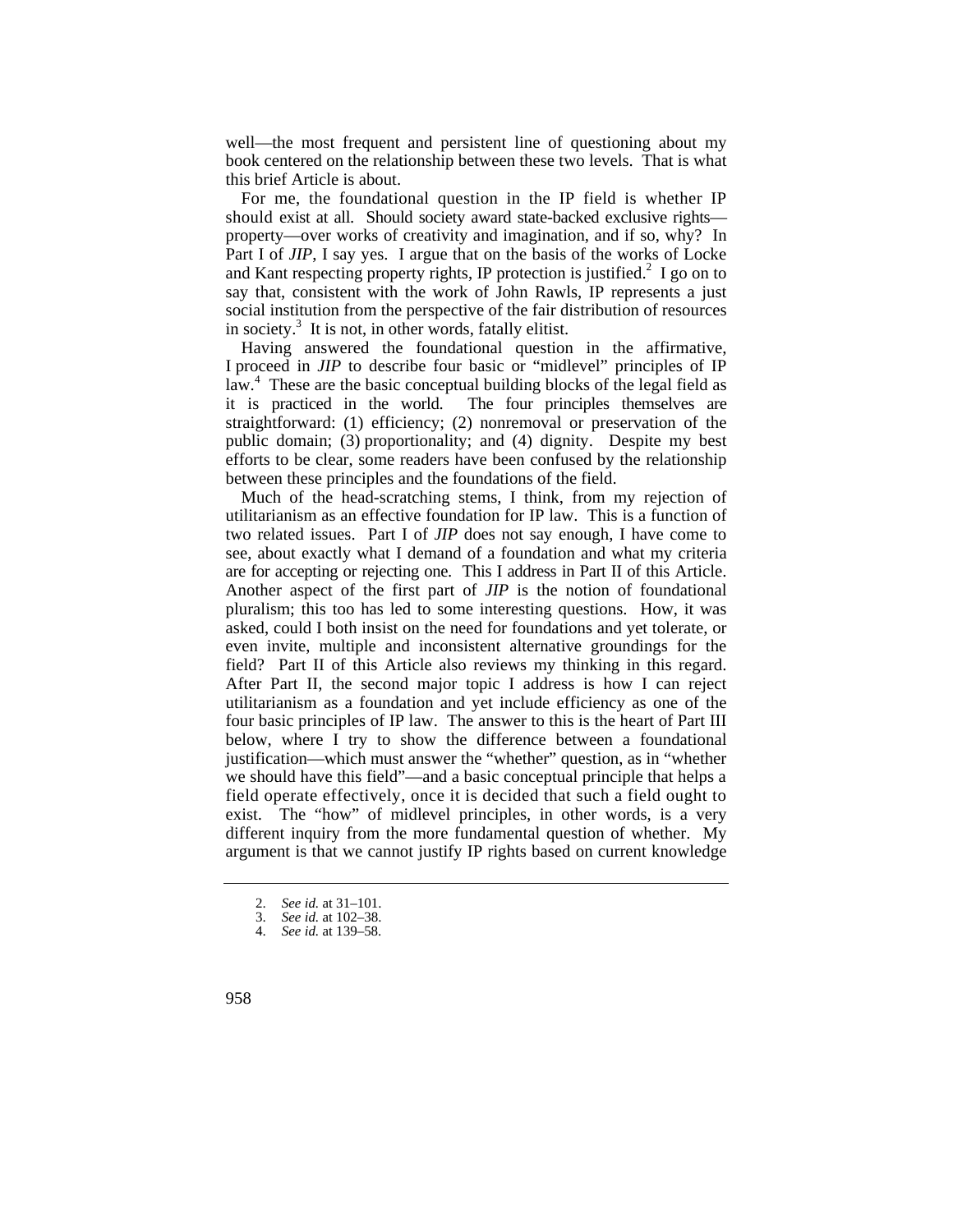of their costs and benefits. The data are inadequate to the task. But, given the decision to have IP rights, important features of our current IP regime can be explained by recourse to the principle of efficiency. Using the best data and analytic techniques at our disposal, we as a society try to maximize the net benefits of IP rights. Put simply, the argument is that we do not have IP rights because we are sure they are efficient, but given that we have them—because they are justified by Lockean, Kantian, and other precepts—we strive to make our IP system as efficient as possible. So efficiency explains and ties together important aspects of the IP system as practiced, even though we cannot be sure that as a whole, IP systems are a net benefit and thus efficient in an overall or global sense. To state this simply, I would say that efficiency is a good quality or feature for an IP system, but not an acceptable rationale for it.<sup>5</sup>

My insistence on foundational pluralism, together with the idea that foundations serve a very different purpose compared to midlevel principles, leads to a final, obvious question: Is there any sort of working relationship between the two? Even if one accepts the very different conceptual roles of foundations and principles, it still makes sense to ask whether foundations influence principles in any way. This is another issue I have been asked about by several readers of *JIP*.

The answer is in Part IV of this Article. Here I develop some comments from *JIP*, in an attempt to clarify the "tiebreaking" role of the foundations in cases where multiple midlevel principles are in conflict. The basic notion is that in the hardest of cases, one will and should have resort to one's ultimate normative commitments in taking a personal position. So this type of case represents the rare situation in which the "whether" question influences the "how" of the IP system. This does not change my view that for almost all purposes foundations are functionally independent of the midlevel principles, however.

Part V concludes with some final thoughts on the need for foundations, the role of midlevel principles, and the importance of detailed doctrines and practices in IP law.

 *Foundations and Principles Redux: A Reply to Blankfein-Tabachnick*, 101 CALIF. L. 5. In some related writing, I respond to two related concerns: (1) the possibility of foundations independent from midlevel principles; and (2) the relationship between midlevel principles and the doctrinal/institutional details of IP systems. *See* Robert P. Merges, REV. (forthcoming 2013).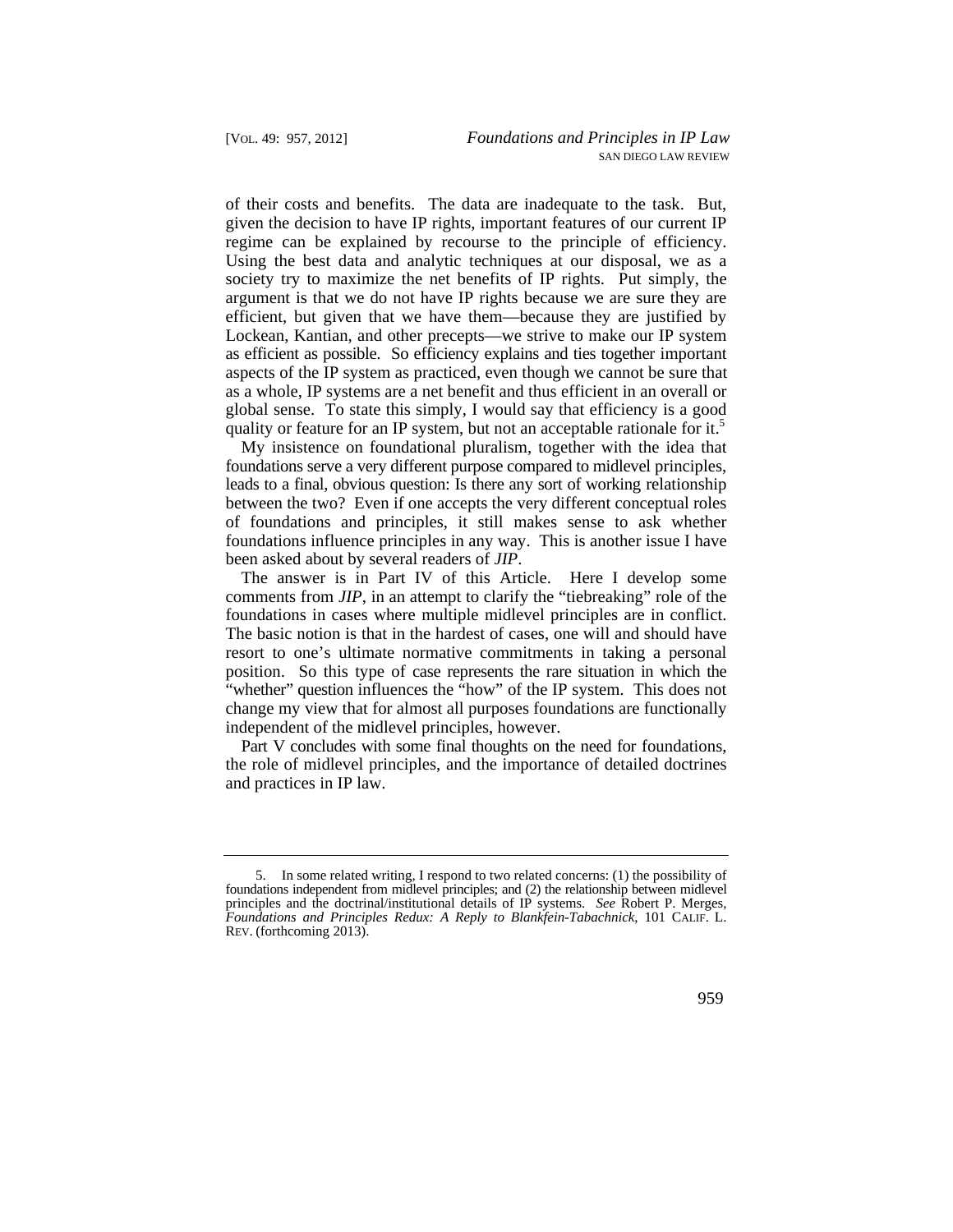For me, a proper foundation for IP law must answer one question whether society should grant IP rights at all. Answering this "whether" question, and providing solid reasons for the answer, is what makes a workable foundation.

One immediate objection to the idea of foundations is this: How can I say whether IP rights make sense unless I know at least the main features of the IP system being proposed? This perspective would reject as artificial the distinction between foundations and basic principles and would insist that "whether" is always dependent on how an IP system is put together at the structural level.

A recent book describes IP law very much along these lines. In *Constructing Intellectual Property*, author Alexandra George argues that "intellectual property exists only after it has been brought into being by law, and . . . is therefore a figment of the collective imagination."<sup>6</sup> She does not take an explicitly normative view, opting instead for a more phenomenological approach that takes the existing social practice of IP law as a starting point.<sup>7</sup> She is not concerned with the "norms contained in [IP] laws," but with "how and in what form they came to exist."<sup>8</sup> She aims to expose the generative story behind IP law as it now stands and to thereby correct the misunderstanding that this body of law is founded on timeless, straightforward principles.<sup>9</sup>

My approach in *JIP* Part I is obviously quite different. I draw on a long tradition of philosophers who seek a pure bedrock starting position. Whether it is Locke with the state of nature, Kant with his purely abstract thought experiments on topics such as property, or Rawls with his original position, the idea is to move away from factual detail toward an idealized account that lays bare the foundational components of the institution or practice in question. This is not to say that I completely reject an inductive or phenomenological approach; this is in fact an aspect of the midlevel principles in Part II of *JIP*. It is just that, for me, Part I's idealized step back is a necessary first move in thinking about the desirability of IP rights.

Put simply, the "whether" question asks whether there is at least one conceivable IP system, one imaginable set of rules and institutions, that could be justified in awarding IP rights. The only starting point is the requirement that the ideal system in question really be capable of

<sup>6.</sup> ALEXANDRA GEORGE, CONSTRUCTING INTELLECTUAL PROPERTY 6 (2012).

<sup>7.</sup> *Id.* at 29.

<sup>8.</sup> *Id.*  9. *See id.* at 31–32.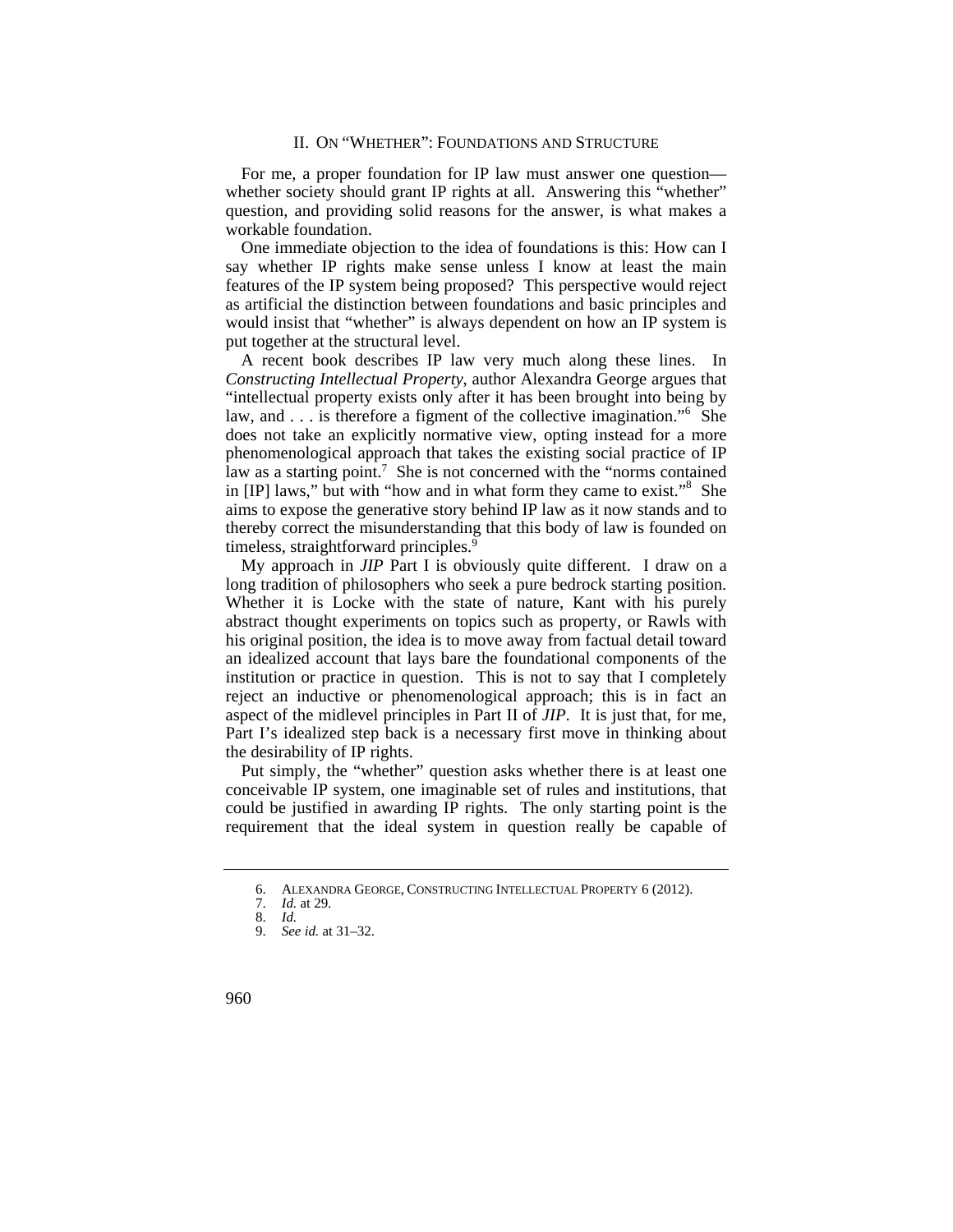identifying norms consistent with these beliefs that arise from actual accurate description as an IP system, that is, that it include individual exclusive rights over discrete intangible objects. Any imaginable instance of such a system will do for purposes of the initial "whether" question. If one or more imaginable instances of an IP system can be justified, the analysis moves on to a consideration of the structural features of an actual, operational IP system. In *JIP*, this second stage is conducted with reference to the existing IP systems of advanced economies, primarily the United States, but with Europe, Japan, and China always in the background too. The midlevel principles described in Part II of *JIP*  are meant to be norms that mediate between foundational commitments and the detailed particularities of actual practices; in my account, midlevel analysis comes only after the initial "whether" question has been answered in the [affirmative.](https://affirmative.10)<sup>10</sup> If an IP system can be envisioned that comports with foundational beliefs, attention then shifts to rules, doctrines, and institutions on the ground. These norms both reflect existing practices and help to shape or guide them in the direction of an operational system more in keeping with foundational commitments.

#### III. MORE ON FOUNDATIONS AND MIDLEVEL PRINCIPLES

As I said earlier, for me a foundation answers the question of "whether." Principles, on the other hand, are about "how." For most purposes, there does not seem to be much confusion on this score. The proportionality principle, for example, explains a substantial number of IP rules and practices, yet I have not so far heard an argument that proportionality is adequate as a conceptual foundation for the field of

 10. Generations of people with diverse but at least somewhat compatible ultimate commitments have left their imprint on the IP system when deciding difficult cases. This imprint takes the form of philosophical fragments (such as brief references to Locke), intuitions, and archetypes. Judges and policymakers draw on this shared body of ideas when deciding difficult cases; and from these cases the midlevel principles arise. Thus, I see midlevel principles as high-level, repeating metathemes in IP case law. At the conceptual level, I find that Rawls's account of a shared public space provides a good model for thinking about these principles. Not an empirical account of where they come from, but an idealized way to describe and discuss them. *See* JOHN RAWLS, POLITICAL LIBERALISM 97–98 (expanded ed. 2005) ("[G]iven the fact of reasonable pluralism, citizens cannot agree on any moral authority . . . . We adopt, then, a constructivist view to specify the fair terms of social cooperation . . . [based on] fundamental ideas of the public political culture . . . .").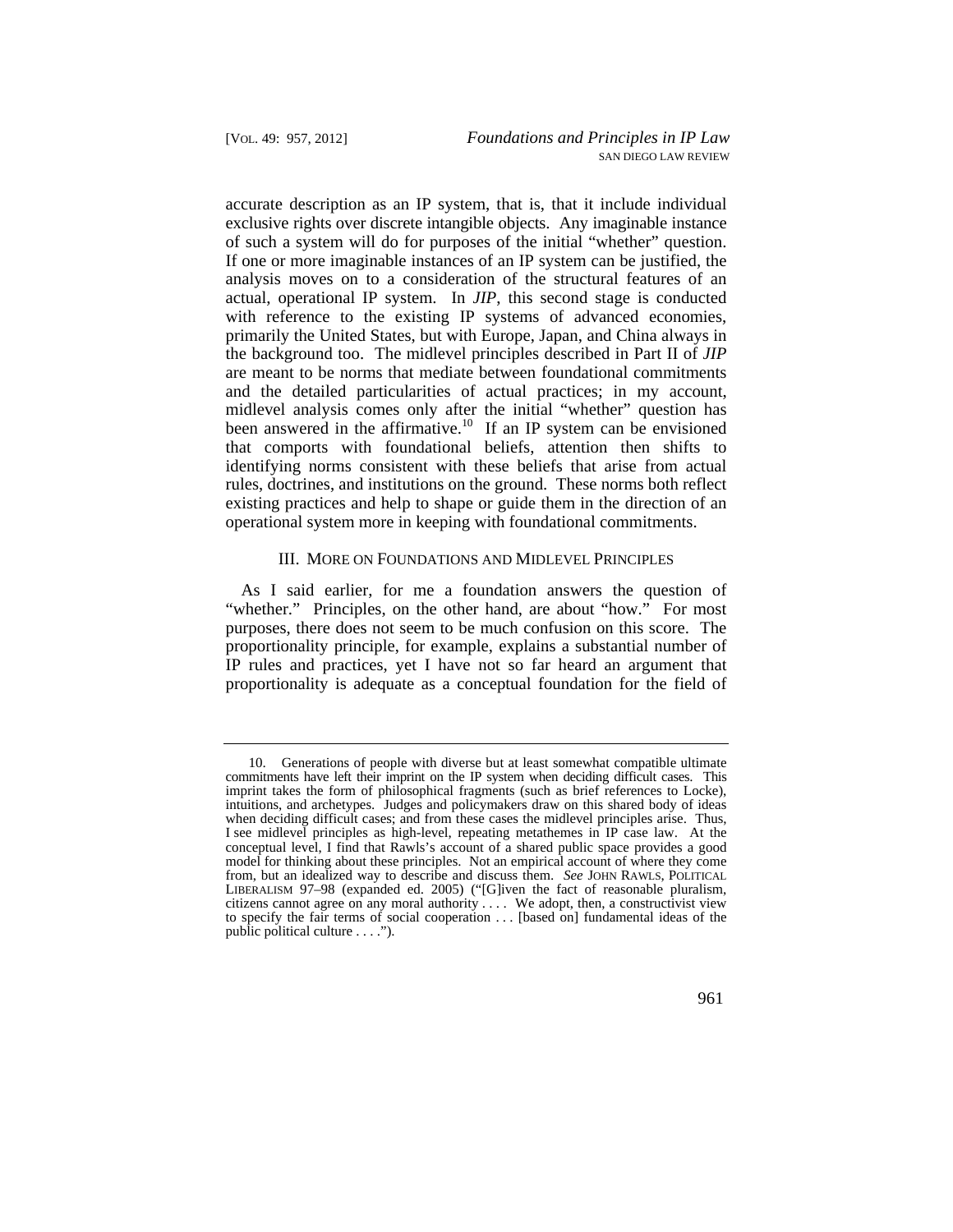$IP<sup>11</sup>$  It seems readily apparent that given the decision to award IP rights, it makes sense to award them in rough proportion to the effort or contribution embodied in the works they cover.

#### *A. Utilitarianism vs. Efficiency*

The exception to this is the efficiency principle. A number of *JIP*  readers have remarked on the seeming inconsistency of rejecting utilitarianism as a foundation and then adopting efficiency as a basic operating principle. But the answer to this conundrum lies, I believe, in a proper understanding of the differences between foundational concepts and principles. The main point here is this: I do not believe there is adequate data at this time to fully commit to a utilitarian grounding for the IP field. And yet I believe, based on Locke, Kant, and Rawls, that the answer to the "whether" question is "yes." In a hypothetical sense, my cocitizens have reached a similar conclusion, based on whatever foundational values guide them. Having so decided, society has implemented a robust system of IP protection, which has as one of its most basic and recognizable features the idea that IP rights ought to be awarded and administered as efficiently as possible so as to maximize net benefits as best we can determine.

## *1. Rejecting Utilitarian Foundations*

In stating why I personally reject utilitarian foundations for the IP field, I say repeatedly that the data on hand are inadequate.<sup>12</sup> This raises two questions, which readers of *JIP* have been quick to see: (1) Does a

 idea of an overlapping consensus. This consensus is reached in a manner Rawls describes as values. Alternatively, one might say that midlevel principles are produced by a public and 11. It is important to note, however, that midlevel principles do embody and express objectives and values. They are not merely or only operational guidelines. Though they ultimately guide the "how" of IP policy, they can be conceptualized as products of the hypothetical political-deliberative process envisioned by Rawls and best captured in the "public" and "political," by which he means that values and objectives are characterized in terms distinct from one's ultimate commitments. Only these ultimate commitments can fully answer the "whether" question; but the deliberative procedure based on them nevertheless yields midlevel principles that reflect an attenuated version of foundational political procedure; and that this procedure reflects indirectly the ultimate commitments of those who engage in it. So the existence of midlevel principles, on this account, reflects consensus on the "whether" question, despite the fact that their primary function is to guide the "how."

<sup>12.</sup> MERGES, *supra* note 1, at 3 ("The sheer practical difficulty of measuring or approximating all the variables involved means that the utilitarian program will always be at best aspirational. Like designing a perfect socialist economy, the computational complexities of this philosophical project cast grave doubt on its fitness as a workable foundation for the field.").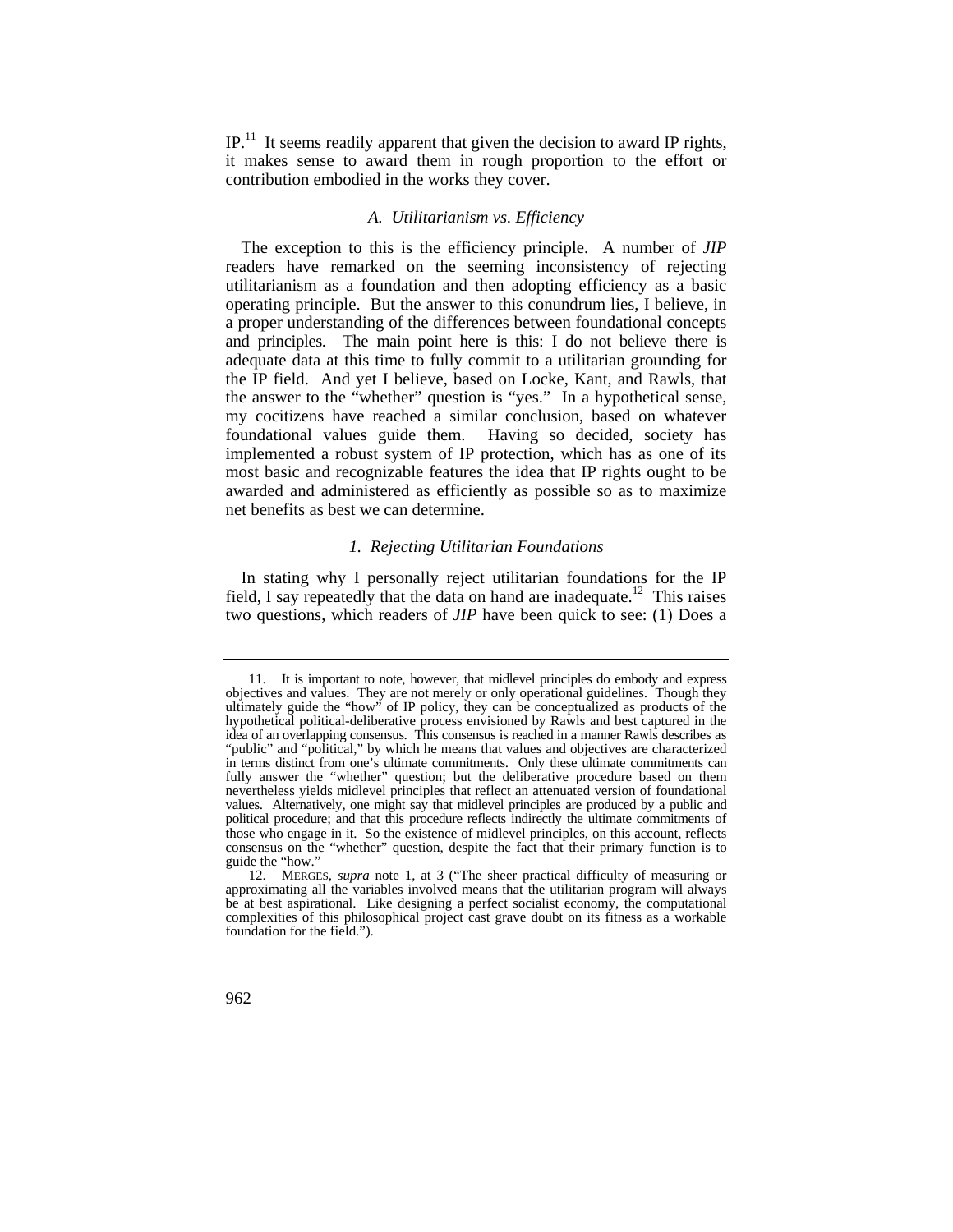utilitarian foundation really require such precise data?; and (2) Why am I Is it not better to build on solid data, even if incomplete, rather than vague willing to adopt alternative foundations rooted in fuzzy and amorphous deontological notions of autonomy and fairness while rejecting utilitarianism due to a lack of stringent proof? Both questions in a sense come down to this issue of consistency: am I being consistent when I reject utilitarianism for lack of precise data while championing a set of foundations that themselves hardly seem a model of precision? After all, there is nothing like universal agreement that Locke and company have arrived at the one correct and true basis for awarding private property rights. So why do I say their reasons are superior in the case of IP rights? and sketchy concepts drawn from outmoded and opaque philosophic texts?

 order to answer the question of "whether." Without data, it is impossible On the first question, I feel comfortable saying that I reject utilitarian foundations because data are what this body of thought is all about. It is in the nature of utilitarianism, in other words, to require adequate data in to say whether a single act or an entire practice creates a net social benefit or not. It is meaningless to say that the theory requires data for answers, yet in the face of inadequate data we can use the theory anyway. Data are its lifeblood, its essence. Therefore, lack of data is fatal. The theory has nothing to say when the data are not adequate. If a theory depends on adequate data to answer the "whether" question, and the data are not available, the theory cannot answer the question. Any assertion that it can must resolve to one of two other assertions: the data are in fact adequate, or the theory works even when a rough approximation of adequate data is all we have to work with.

For reasons I explain in *JIP*, I do not see how anyone can reasonably contend that the empirical data on IP protection can make a tight and solid case that IP protection is a net benefit for society. There may come a time when that is true, but I do not believe we are there yet.

 to superiority. The great advance that this theory represents, after all, is that As for the second proposition, this strikes me as a highly softened and lightened version of utilitarianism—one that strips it of much of its claim it proposes to resolve centuries of disagreement over first principles. And how? By recourse always and only to the facts, the objective data, the measurable and inarguable record of positive and negative effects. To reject this stringency and adopt a deformed alternative is to give up any claim to the theory's overall superiority. Because what can one use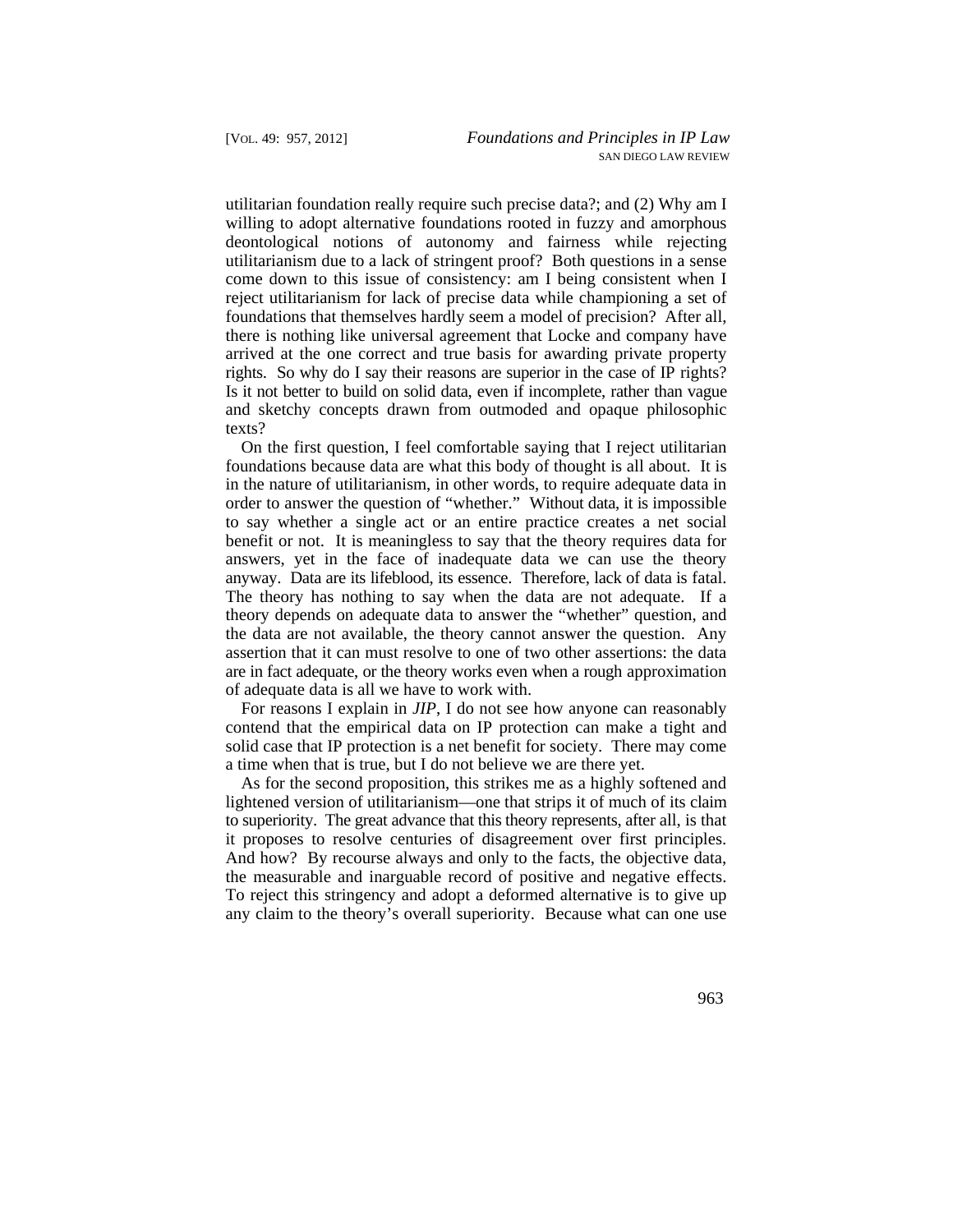to fill in the gaps in the data? On what basis, if not firm data, can one say, "This social practice creates net benefits"? Whatever that basis reason, intuition, emotion, et cetera—it represents precisely the grounds for social decision that utilitarianism rejected at its birth. "Soft" or "light" utilitarianism represents the worst of all worlds: it is not actually data driven, but it claims the cloak or mantle of objective data. It is a fraud, playing on the natural propensity of many people to respect data and all conclusions that are firmly grounded in it.

Once the skin of objectivity is pierced, what lies underneath in the case of utilitarianism is less convincing than certain alternative normative justifications for property (in general) and IP (in particular). That is the essence of the argument in *JIP* Part I.

#### *2. The Difference Between Utilitarianism and Efficiency*

With all this said about utilitarianism, I turn now to efficiency. I seem to have done a thorough job casting aspersions on utility. So how can I then champion efficiency as a basic principle of IP law?

The answer, in a nutshell, is this: once we have decided to pursue a social practice—such as the awarding of IP rights—it makes eminent sense to pursue this end in a way that maximizes benefits and minimizes costs *as best we can determine them*. Efficiency, then, describes a way of carrying out a certain end. It is not an independent rationale for that end. Rationales are the domains of foundations, and efficiency is not foundational. It is a quality or characteristic of a social practice, but it cannot provide a reason or ultimate motive for that practice.

Because efficiency has become intertwined with foundational issues, I believe its true meaning is often obscured today. But the *Oxford English Dictionary* definition of *efficient* is quite clear: "Productive of effects; effective; adequately operative. Of persons: Adequately skilled."<sup>13</sup> The key here, I think, is the notion of effective or adequate, as opposed to ideal. An efficient way of doing something is a way that works well. Efficiency is a quality or feature of the way a certain end is pursued. But it does not define the thing to be pursued; it does not and cannot provide the end itself. Efficiency then is in some sense always a supporting concept when compared to the end it serves. It is adjectival, so to speak; it describes a way of doing something but in no sense does it guide us in the initial choice of what to do. $14$ 

<sup>13. 5</sup> THE OXFORD ENGLISH DICTIONARY 84 (2d ed. 1989).

<sup>14.</sup> It might seem that applying efficiency as a global principle counters this argument. The idea would be to list all possible actions or ends, and then weigh out the costs and benefits of each, choosing the highest net-benefit action first, and proceeding through all items of the list that are at least net positive in terms of benefits. However, the data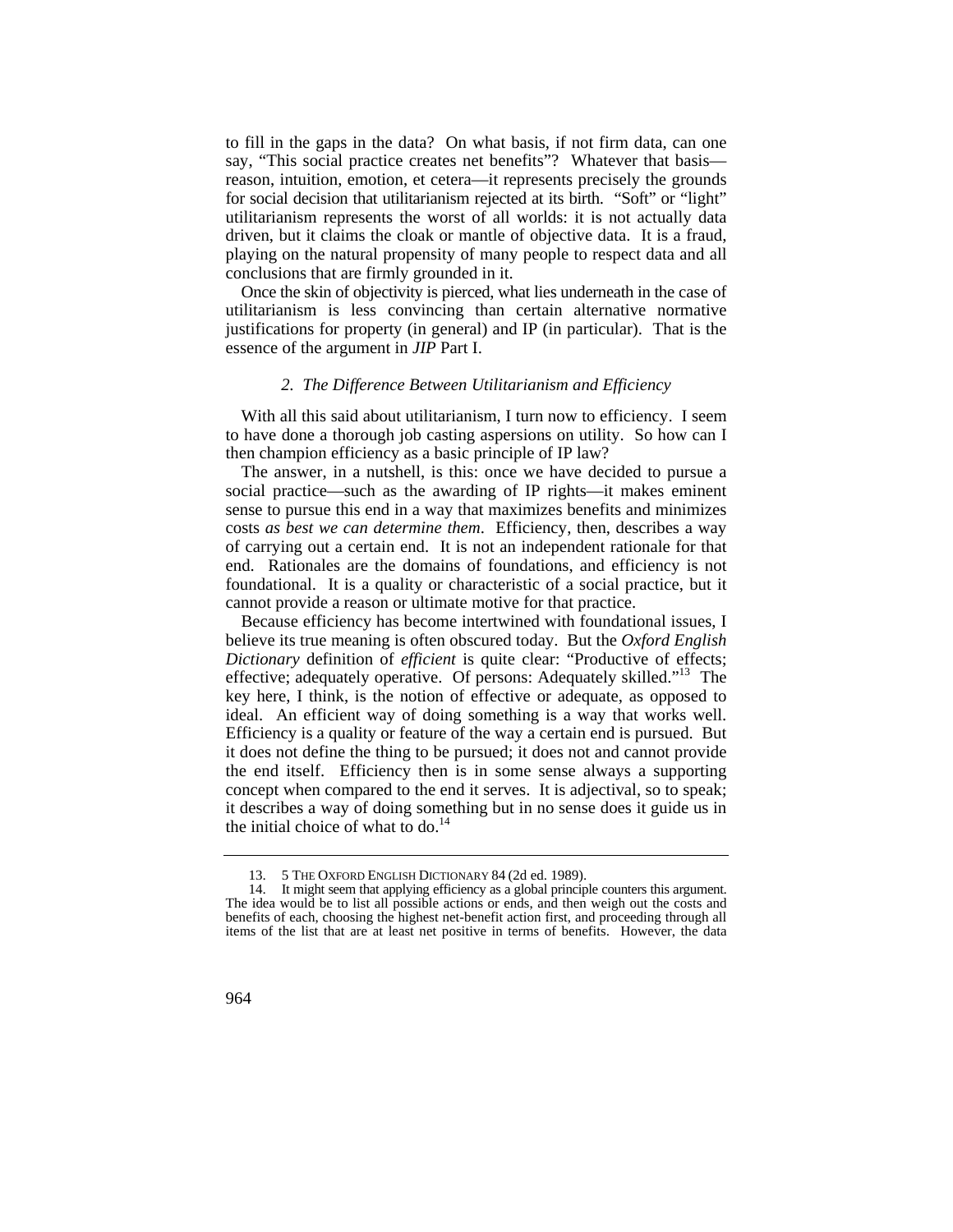whatever data can be found are most helpful in determining "how." And law and policy, we have at least some data, some useful information to guide our actions. The data will necessarily be incomplete in most if not When put this way, it is perhaps easier to see how I can both reject utilitarian grounds for IP law, yet vigorously support the idea of pursuing IP rights in an efficient manner. The data, I contend, are inadequate to the task of answering the "whether" question. But once an independent (for example, deontological) foundation is established for the field, here again the definition offered above comes into play. Efficiency is a matter of something being "adequately operative."<sup>15</sup> In most areas of IP all cases. But that is not fatal to the project of efficiency. Adequate operational guidance is enough. It is quite helpful to know that it is more efficient to pursue goal *X* by means of action *A* than by action *B*. In this way, an independent basis for deciding that goal *X* is in fact worthwhile shifts attention to the best available information on how to go about achieving goal *X* most effectively.

efficiency as essentially an "ordinal," as opposed to cardinal, concept.<sup>16</sup> One way to get a better grasp of what I am talking about here is to see That is, when we are talking about efficiency, we often make an implicit comparison between two states, one more efficient than the other. Comparison is the essence of the matter. Action *A* is more efficient—or, as we often say, "a more efficient way of achieving *X*"—only as compared to action *B*, which leads to a lower net social benefit. To determine efficiency in this sense, we only need data on the pluses and minuses of the two alternative actions. This type of analysis does not compare action *A* to all other possible actions, but only to action *B*. The universe of comparison is closed, rather than open. And what closes it, of course, is the independent decision that goal *X* is worth pursuing.

Another way of putting this is that we can pursue efficiency when data are incomplete, so long as we have a given end in mind. We need *some*  data—enough to make a comparison between rival courses of action but we do not need to decide if the ultimate end or purpose is the best among all possible ends. The efficiency calculus takes this end or goal as a given; it requires only some comparative data about the ways that

required for such an approach are obviously not likely to be at hand. Indeed, this global form of efficiency is none other than utilitarianism in disguise, which means that my earlier critique of utilitarianism—at least in the IP setting—applies here.

<sup>15. 5</sup> THE OXFORD ENGLISH DICTIONARY, *supra* note 13, at 84.

<sup>16.</sup> MERGES, *supra* note 1, at 189.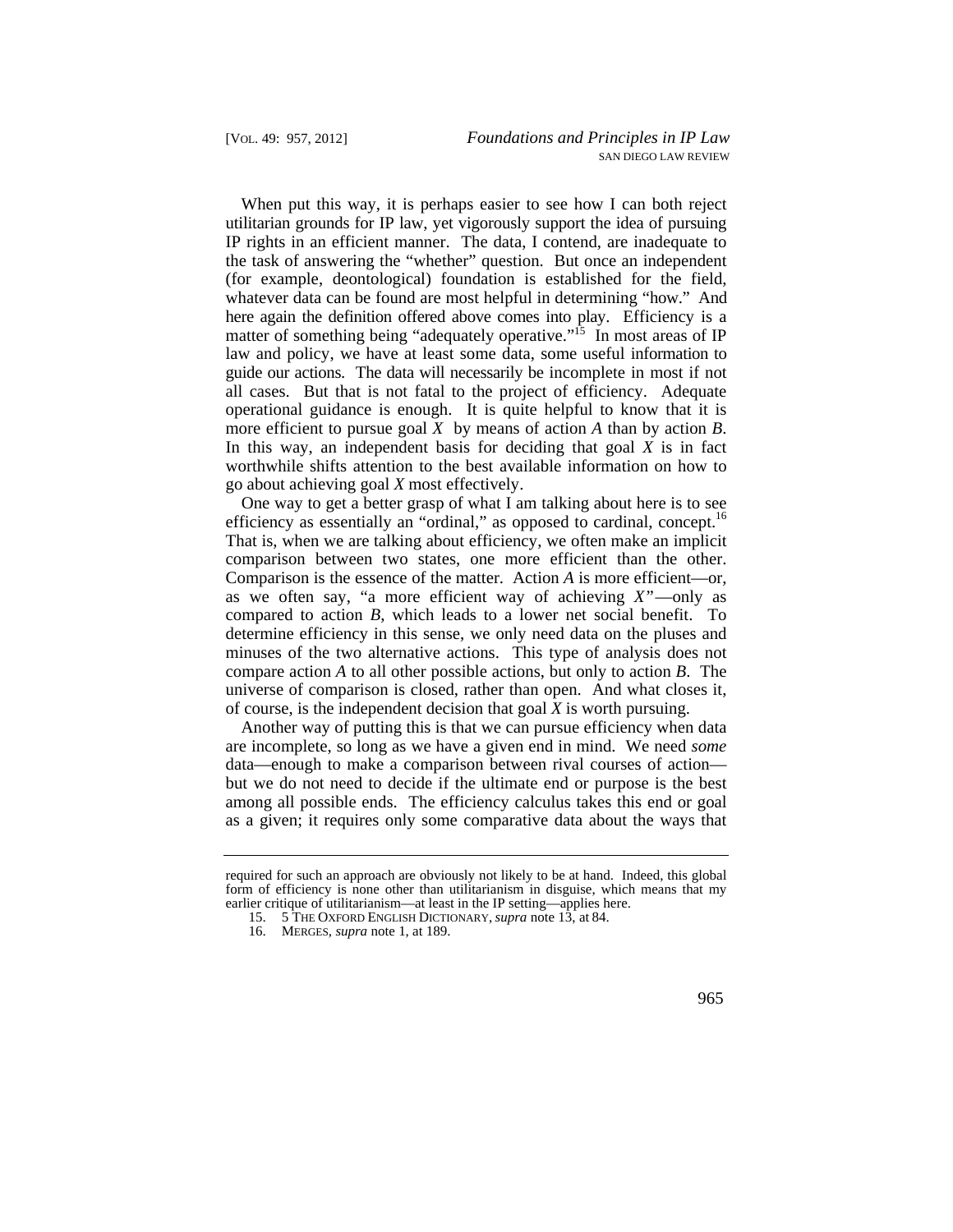the given end might be pursued. This is, of course, much more tractable. And this feature of efficiency is what makes it a valuable contributor to the tool kit available for IP analysis.

by statute.<sup>17</sup> Many observers of the IP scene have argued over the years for example,<sup>18</sup> and perhaps retain the current fixed term for pharmaceutical To take a concrete example, consider the term of protection for patents and copyrights. Currently these terms are set at a fixed number of years that these fixed terms are inefficient. For patents, a leading proposal is to calibrate patent terms to the requirements of various industries: make software patents shorter than the standard twenty-years-from-filing term, patents. For copyrights, an intriguing proposal was made by William Landes and Judge Richard Posner to permit infinitely long copyright terms that require frequent renewals, on the theory that lack of incentive to renew would shorten the effective copyright term for a huge number of copyrighted works, making the scheme as a whole far superior to the current one-size-fits-all [regime.](https://regime.19)<sup>19</sup>

 about efficiency. They are specific examples of a more general theme, These arguments are typically couched in the phraseology of efficiency, as well they might be. The question of optimal IP terms lends itself to the type of comparative analysis I have described. Will overall social cost be lower with variable patent terms, given the dual realities of higher administrative costs and fewer long-lived patents, that is, with their attendant social costs? And for copyrights, will the heavier burden of frequent renewals be worth the savings in social cost from having fewer long-lived copyrights, many of which may well be forgotten by their owners long before they expire? These questions are inherently namely, the best way to conduct a patent or copyright system at the lowest net cost. But again, this is true only because the "whether" question has already been asked and answered. At least on these topics, we have decent comparative efficiency data. What we decidedly do not have is the kind of data that would be required to decide whether patent or copyright protection are good ideas overall.

<sup>17.</sup> There are some nuances, such as requirements for renewals and term adjustments in patent law due to administrative delays, but put these aside.

 18. *See* DAN L. BURK & MARK A. LEMLEY, THE PATENT CRISIS AND HOW THE *Legislation Protecting Computer Software*, 47 U. PITT. L. REV. 1131 (1986); Pamela *Bundle of Rights Suited to New Technology*, 47 U. PITT. L. REV. 1229, 1262–67 (1986); *Software*, 60 GEO. WASH. L. REV. 997 (1992)). COURTS CAN SOLVE IT 96 (2009) (citing Leo J. Raskind, *The Uncertain Case for Special*  Samuelson, *Modifying Copyrighted Software: Adjusting Copyright Doctrine To Accommodate a Technology*, 28 JURIMETRICS J. 179 (1988); Richard H. Stern, *The*  John C. Phillips, Note, *Sui Generis Intellectual Property Protection for Computer* 

 *Copyright*, 70 U. CHI. L. REV. 471, 473–75, 517–18 (2003). 19. *See* William M. Landes & Richard A. Posner, *Indefinitely Renewable*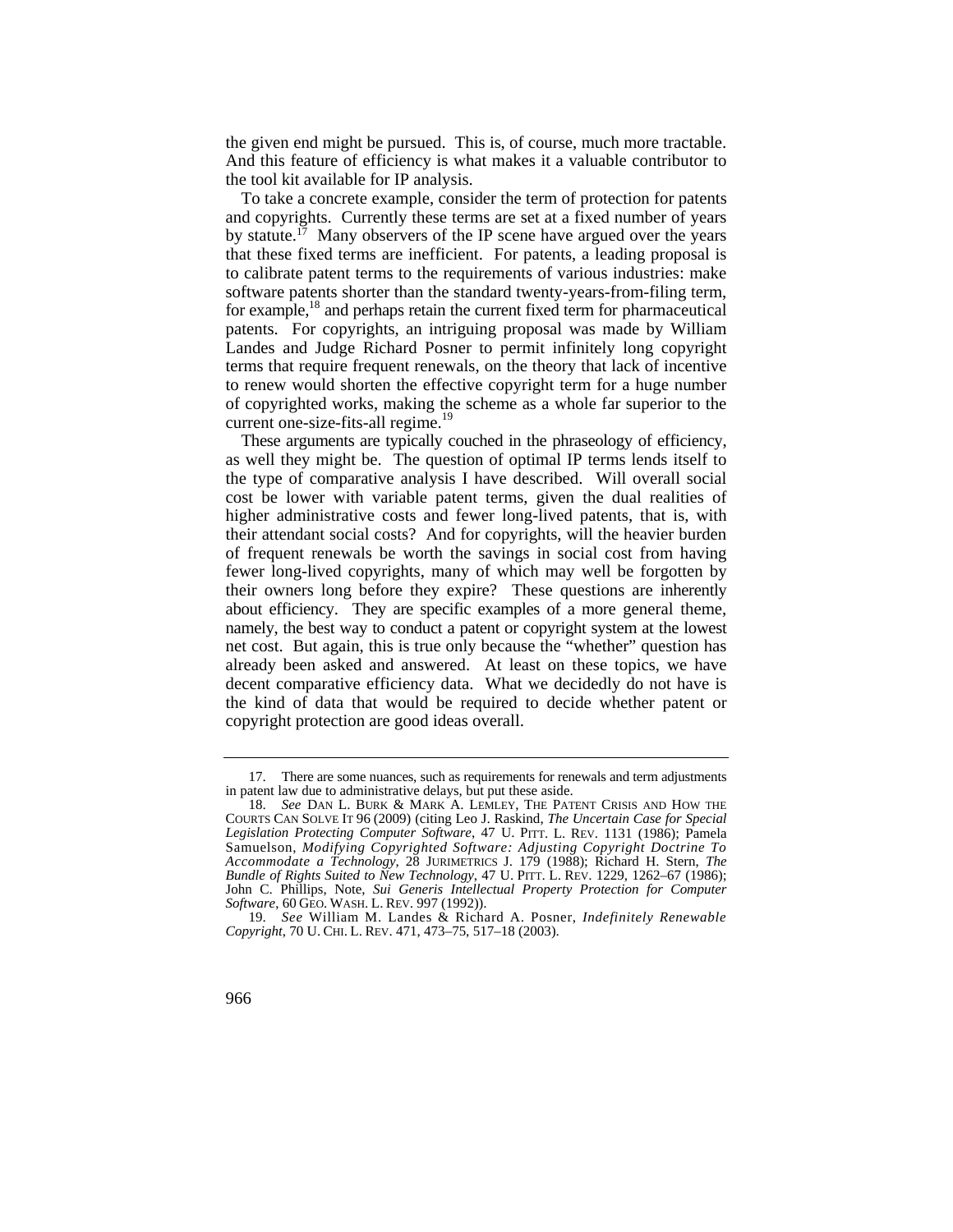#### *B. An Example of Midlevel Principles at Work*

 foundational issues. But efficiency is only one midlevel principle. Equally Because of the strong utilitarian origins of the IP field, I have felt it important to explain the efficiency principle and to distinguish it from important are the other midlevel principles. They connect with, and indeed arise from, the detailed doctrines and practices that make up the rich surface texture of IP law. So it is crucial to see how these principles relate to this surface level.

 technologies. But owners of the right to adapt the novel to film of course To make this concrete, start with a long-running debate in copyright law. At various times, artists and authors grant licenses for their works to be adapted and exploited in various media. So an author might grant rights for a film adaptation of her story. Controversy arises when new technologies, such as videotape or DVDs, come along after a longrunning license agreement is signed. Authors then claim that the contract granting the right to make a "film" does not include the new disagree; they claim that film rights should be interpreted so as to include the new technologies.

 midlevel principles. These are generalized from multiple sources; they The cases on this issue invoke a number of doctrines, drawn from copyright as well as contract law.<sup>20</sup> In the three-part analysis described in *JIP*, this means that at the level of detailed rules and practices, there is no clear or consistent answer to the problem of old copyright grants and new technologies. So it is natural to conduct policy discourse using the represent the distillation of broad concepts that span a multitude of

 851, 852 (9th Cir. 1988) (interpreting "television" rights). For a summary of the 20. *See, e.g.*, Boosey & Hawkes Music Publishers Ltd. v. Walt Disney Co., 145 F.3d 481, 487 (2d Cir. 1998) (involving the licensing of film rights, where Boosey, owner of a movie copyright, argued it should be able to sign a new contract with another company for a videocassette version of the movie, and holding for Disney, to whom Boosey originally licensed film rights, stating, "The words of Disney's license are more reasonably read to include than to exclude a motion picture distributed in video format"); *see also* Paramount Publix Corp. v. Am. TriErgon Corp., 294 U.S. 464, 465–66 (1935) (interpreting rights to "sound recordings"); Cohen v. Paramount Pictures Corp., 845 F.2d approaches courts have taken to these cases, see 3 MELVILLE B. NIMMER & DAVID NIMMER, NIMMER ON COPYRIGHT  $\S$  10.10[B], at 10-89 to 10-91 (2012), which contrasts the narrow, pro-licensor-creator view in the cases that licenses cover only media within the unambiguous core of the license grant, with the broad, prolicensee view that licenses cover any use reasonably related to the use contemplated by the original grant. To the extent that Nimmer expresses a preference for the latter, broad view—which favors licensees—I disagree, for the reasons set forth in the next few pages of text.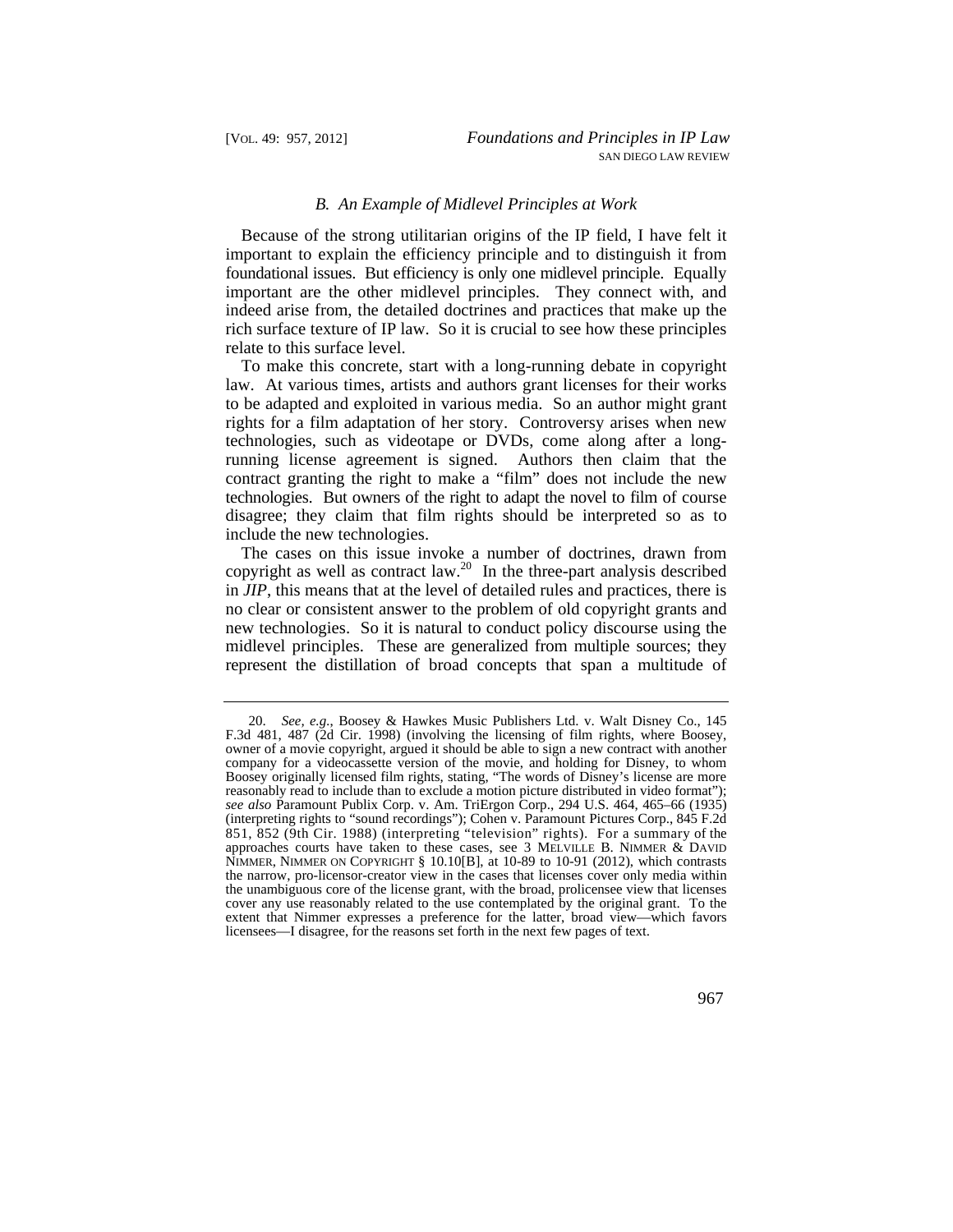discrete doctrines. They therefore help to bring clarity when doctrines and rules conflict.

In particular, in our film rights example, it could be said that because smaller units of production are more likely to promote the dignity interests of individual creators, a policy favoring these units would be an expression of the importance of the dignity principle in IP law. Yet there is more to it than dignity. As is well known by now, awarding ever more IP rights to ever larger numbers of discrete producers raises the specter of rather serious transaction costs. In terms of midlevel principles, efficiency concerns are a major obstacle to the promotion of creativity in smaller units of production.

 Depending on one's estimate of the dignity value of creating alone or in In the end it is not important for present purposes to arrive at an answer to the question of copyright licenses and new technologies. a small team, as opposed to within a large company, and also on one's estimate of the increased transaction costs that would stem from a smallunit-favoring policy, the argument could come out one way or the other. The point here is to show how midlevel principles work in practice. What they do for this debate is to provide a common language, a standard conceptual toolkit, that permits sophisticated analysis and argumentation beyond the level of individual cases, norms, and practices. This allows discourse at a higher level of generality. It also spurs the field on to a deeper and richer plane—one that connects the pressing issues of today, with their inevitable technical and commercial details, with the ruptures caused by controversies of the past.

#### *C. Other Candidates for the Midlevel Principles?*

 support for the idea of such principles, but it is also safe to say that others principles in addition to these four. . . . [T]here is room for a diversity of all."<sup>22</sup> Yet even so, the critiques of the four principles I described are such My plea for a middle level of discourse in the IP field seems to have caught the attention of at least a few [readers.](https://readers.21)<sup>21</sup> There seems to be have strong and divergent ideas about the precise contours they should follow. To some extent, I anticipated a good deal of push and pull over this part of *JIP*; as I said, "There are also other plausible candidate organizing and explanatory principles. . . . One chapter cannot do it that I feel the need to say a few more words in defense of my approach.

 CALIF. L. REV. (forthcoming 2013). 21. *See* Eric R. Claeys, *On Cowbells in Rock Anthems (and Property in IP): A Review of* Justifying Intellectual Property, 49 SAN DIEGO L. REV. 1033 (2012); David H. Blankfein-Tabachnick, *Intellectual Property Doctrine and Midlevel Principles*, 101

<sup>22.</sup> MERGES, *supra* note 1, at 158.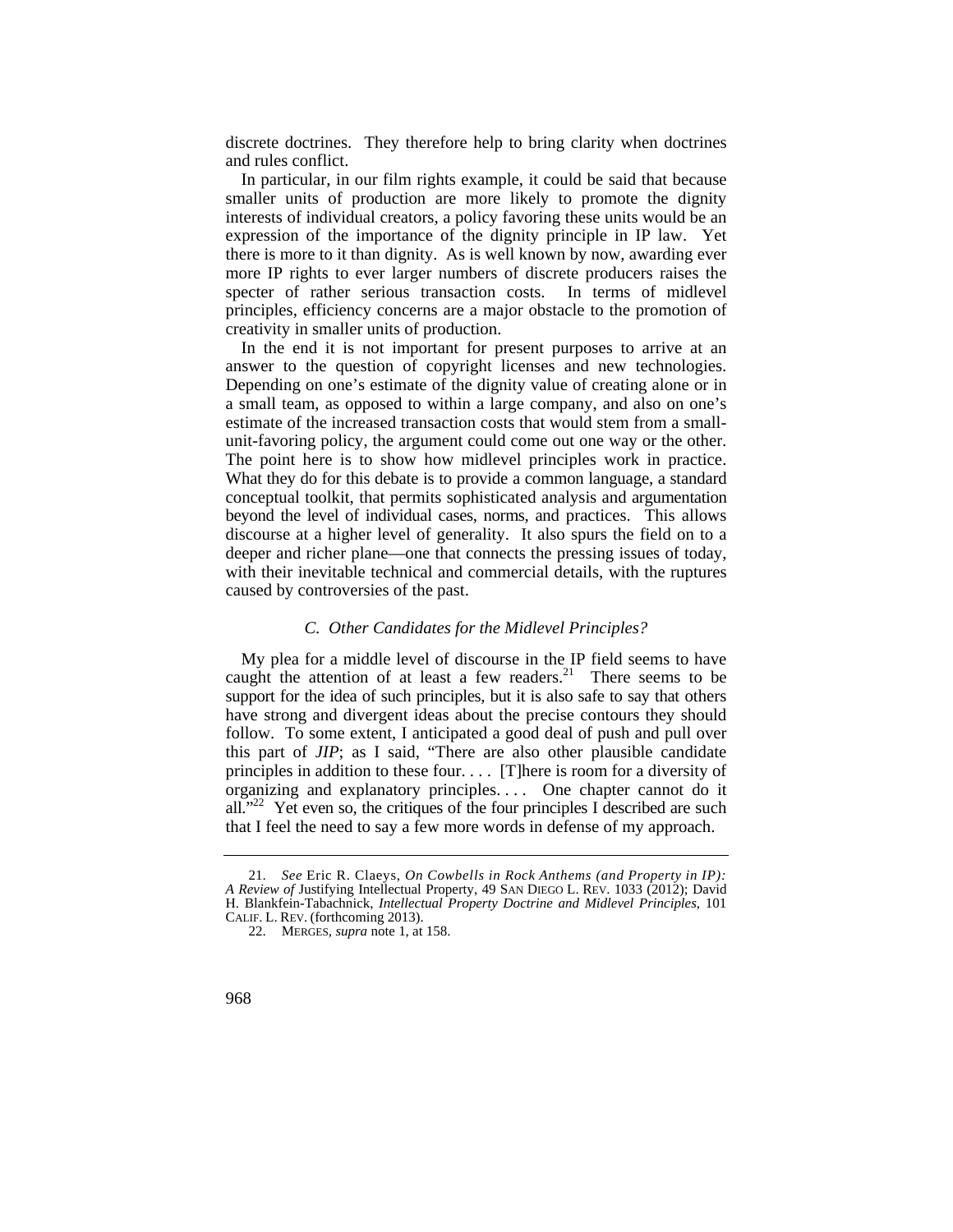A good example of the critique I am describing is found in the companion article for this volume by Eric Claeys. Professor Claeys believes that the principles I identified are deficient in that they do not draw enough on the structural and theoretical elements of property. In other words, there is not enough property theory in the middle layer of my three-part structure for his taste.<sup>23</sup>

At the outset let me say that in writing *JIP* I tried for what might be described as "meta-midlevel" principles, ones that encompassed as broad a sweep of the IP field as I could take in. So I think if I had more time, I could integrate Professor Claeys's property-oriented principles into the structure of *JIP*, perhaps with some major tweaks. There is much to be said for the idea of taking fine-grained aspects of property theory—roughly congruent with each stick in the property entitlement bundle, so to speak—and integrating them into more fine-grained midlevel principles. I think control rights, usufruct, trespass, and the like are all useful overarching concepts for IP law, and might effectively find expression as useful midlevel principles.

Nevertheless, I still feel that property concepts are often not going to be quite adequate to explain high-level themes in IP law. The parable of the bridge in my book, $24$  for example, has a good deal of overlap with the concept of accession in the law of property. But I meant this parable to do more work than accession generally does. I wanted it to include an element of distributive justice and desert theory that I do not necessarily see in most accounts of [accession.](https://accession.25)<sup>25</sup> Consider Professor Claeys's own description of how accession would apply to the bridge parable. He describes the basic problem as whether Al, the owner of the land along the river bank, or the bridge builders, who construct a bridge touching on

<sup>23.</sup> *See* Claeys, *supra* note 21, at 1037, 1054–58.

<sup>24.</sup> MERGES, *supra* note 1, at 162–65.

<sup>25.</sup> At least one well-reasoned account of the accession principle explicitly recognizes that this principle is in conflict with certain normative impulses at work in the legal system:

 that there is inherent value in preserving the public domain—a proposition widely [A]ccession creates a multiplier effect enhancing the wealth of owners of discrete assets that does not apply to those who have only a claim on a general share of societal resources. Finally, accession contributes to an expanding sphere of property and a concomitant shrinking of the public domain. If one believes endorsed today by many intellectual property scholars—then accession has problematic consequences for this reason, too.

Thomas W. Merrill, *Accession and Original Ownership*, 1 J. LEGAL ANALYSIS 459, 462 (2009).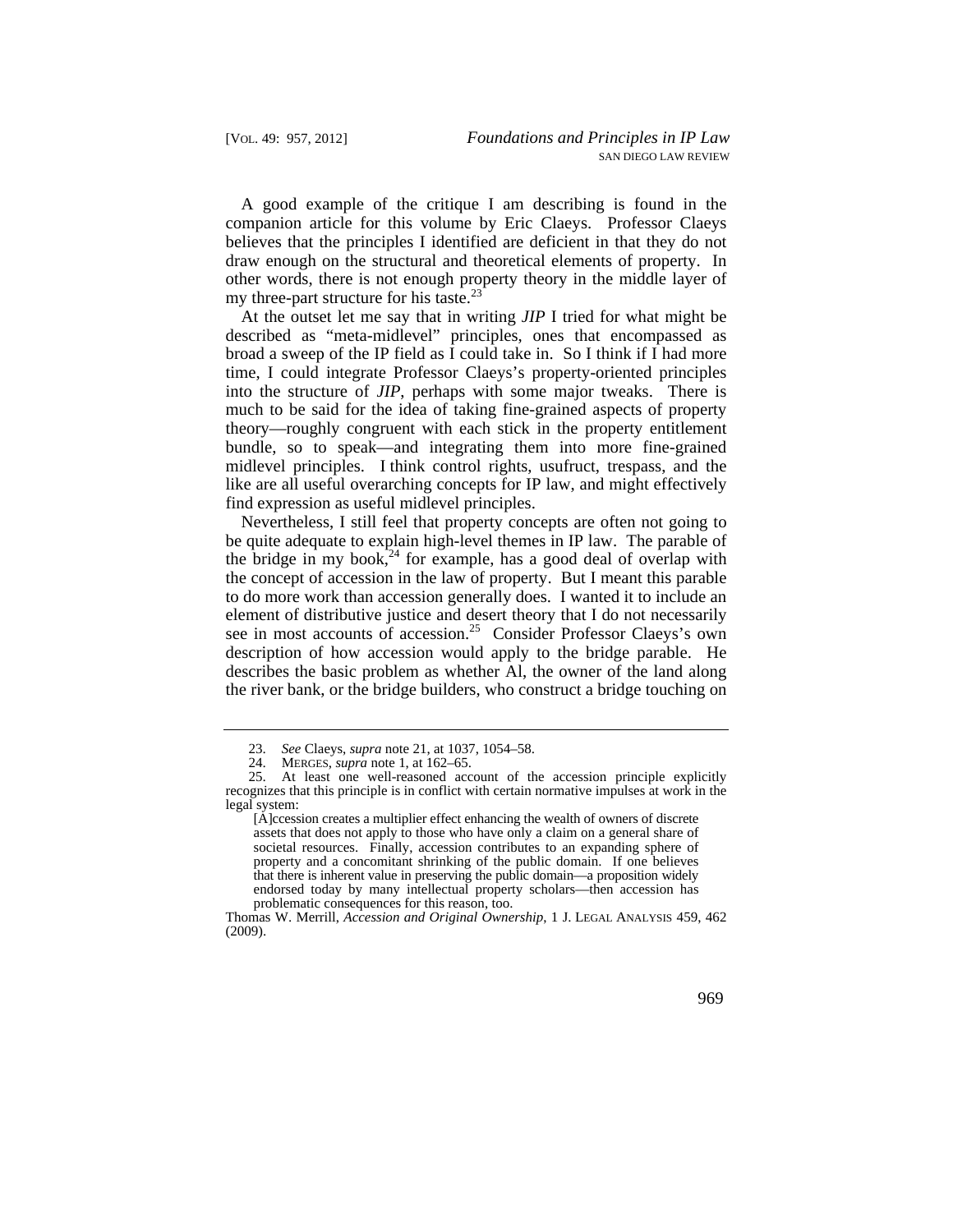Al's land, should be the sole owner of the land-plus-bridge combination.<sup>26</sup> As he says,

Although different doctrines treat accession differently depending on context, at the level of policy, accession focuses on: (1) whether the objects at issue are more likely to be used productively as separate entities or as a single package entity; and (2) whether observers are likely to perceive the objects as one "thing" or multiple "things."<sup>27</sup>

 discussion of the respective contributions of the two parties. The accession by the part they play in creating the land-plus-bridge combination. Although IP cases and doctrines can be found that illustrate the efficiency of optimal asset bundling. I call this additional dimension This description emphasizes first, efficiency or productivity, and second, the perceptions of third parties as the key elements in working through the bridge scenario. What is missing, it seems to me, is a direct story focuses on efficient and commonsense accounts of appropriate asset bundles, whereas the bridge story in Chapter 6 of *JIP* is meant to capture something broader: the relative contributions of the two parties—the degree and significance of their effort, the value unlocked importance of proper asset bundling, proportionality is meant to describe a wider variety of doctrines whose essence is the weighing of relative contributions. That explains why I pitched the proportionality principle at such a high degree of generality. Put another way, the accession story can be explained strictly in efficiency terms. Yet I find that in IP law, the handling of accession-type problems often includes a comparison of the relative contributions of the two parties to the dispute. This additional dimension implicates a principle other than straightforward proportionality.

 IP field and the major conceptual crosscurrents that cut through it. The notion of a midlevel principle comes from Jules Coleman, who first I realize that all four of the midlevel principles are pitched at a high level of abstraction. This is no accident; it flows from the nature of the employed the idea to explain important features of tort  $law<sup>28</sup>$  For Coleman, the principle of corrective justice is central to understanding tort law.<sup>29</sup> This served as a template for me—an example of a general overarching principle that connects and explains disparate aspects of a broad field. But IP law is very different from tort law. To be sure, there are ways in which IP law overlaps with torts. Wendy Gordon's work on

<sup>26.</sup> Claeys, *supra* note 21, at 1040–42, 1054.

<sup>27.</sup> *Id.* at 1054.

<sup>28.</sup> *See* JULES L. COLEMAN, THE PRACTICE OF PRINCIPLE: IN DEFENSE OF A PRAGMATIST APPROACH TO LEGAL THEORY 5 (2001).

<sup>29.</sup> *See id.*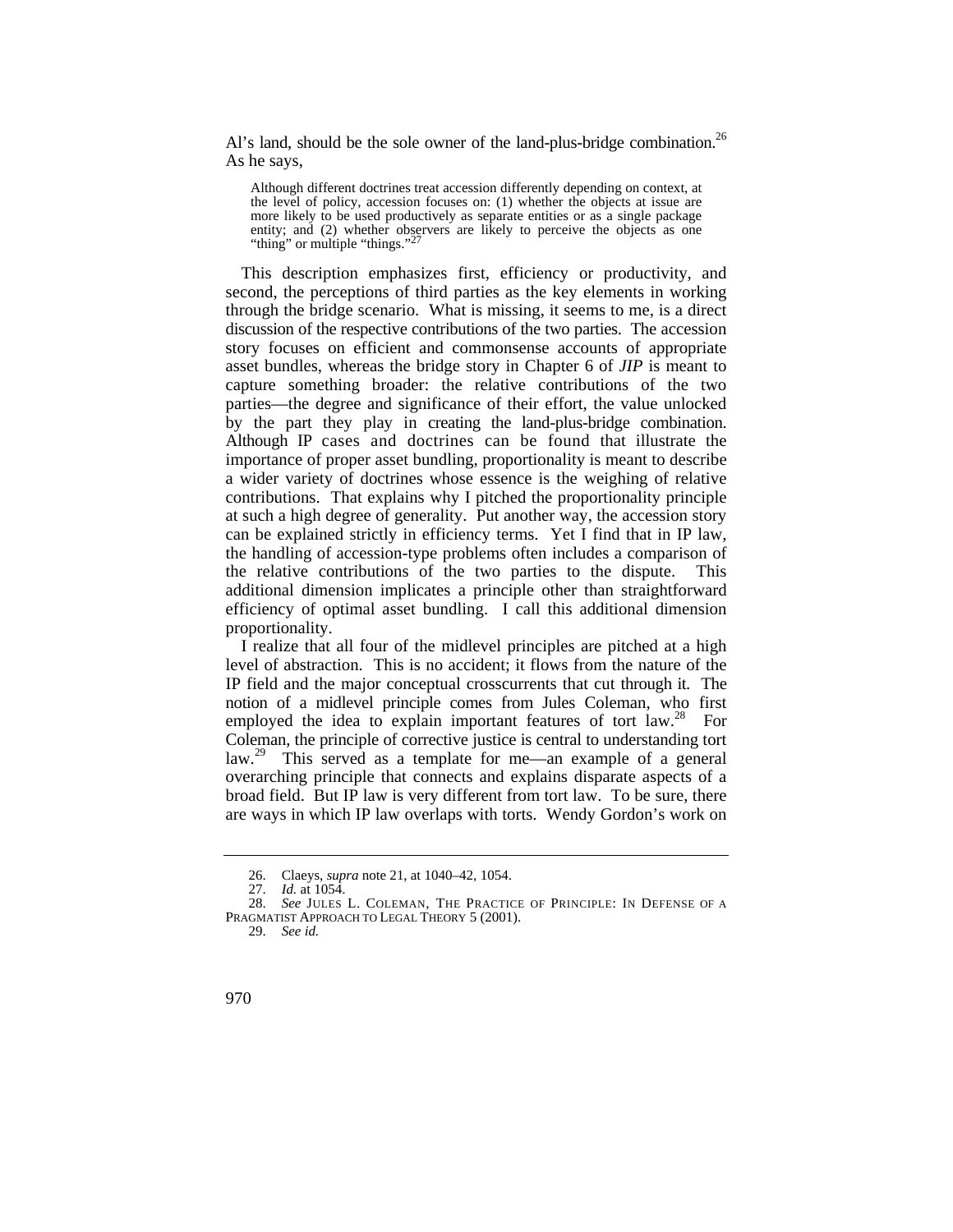hook if information about the invention in question was theoretically IP law as unjust enrichment explores these overlaps in [detail.](https://detail.30)<sup>30</sup> But there are vast swaths of IP law that are not adequately explained by concepts drawn from torts. For example, even though a defendant blatantly copies a patented invention, patent law will let the defendant off the available in an extremely obscure locale that was unknown to the defendant. This appears to defy principles of corrective justice, but makes sense when the IP midlevel principle of nonremoval from the public domain is taken into account. Likewise, exceptions to IP infringement liability, such as fair use for copyright and experimental use for patents, are applied despite the fact that infringement is thought to harm right holders. Countervailing considerations, such as efficiency and proportionality, outweigh the harm in these cases.

My point is this: neither Coleman's corrective justice nor Claeys's property-based principles are broad enough to embrace the diverse rules and doctrines at work in IP law. If this means that the midlevel principles of *JIP* seem highly general—if they seem like metaprinciples—then the cause must be said to be the nature of IP law itself.

#### IV. FOUNDATIONS AS TIEBREAKERS

So it is that the midlevel principles arise from the details of everyday IP practice, and then come to cabin and shape controversies in the future. But what about the foundational commitments I discussed earlier, those that take up Part I of *JIP*? Where do they fit in? How do they connect with and relate to the other two levels of analysis?

Basically, foundational commitments play the same role as the midlevel principles, only at a higher level of analysis. Foundational values underlie all the midlevel principles. Yet the foundations of the IP field serve a different purpose from the other levels of analysis, and this makes a difference in how they can be applied in controversial cases. Foundations answer the "whether" question: whether it makes sense for society to make a social commitment to IP. Because they serve a very different function, they cannot be expected to operate interchangeably with midlevel principles and detailed doctrines. Sometimes, in rare cases, foundational commitments can help resolve deep-seated conflicts between principles,

<sup>30.</sup> *See* Wendy J. Gordon, *Of Harms and Benefits: Torts, Restitution, and Intellectual Property*, 21 J. LEGAL STUD. 449 (1992).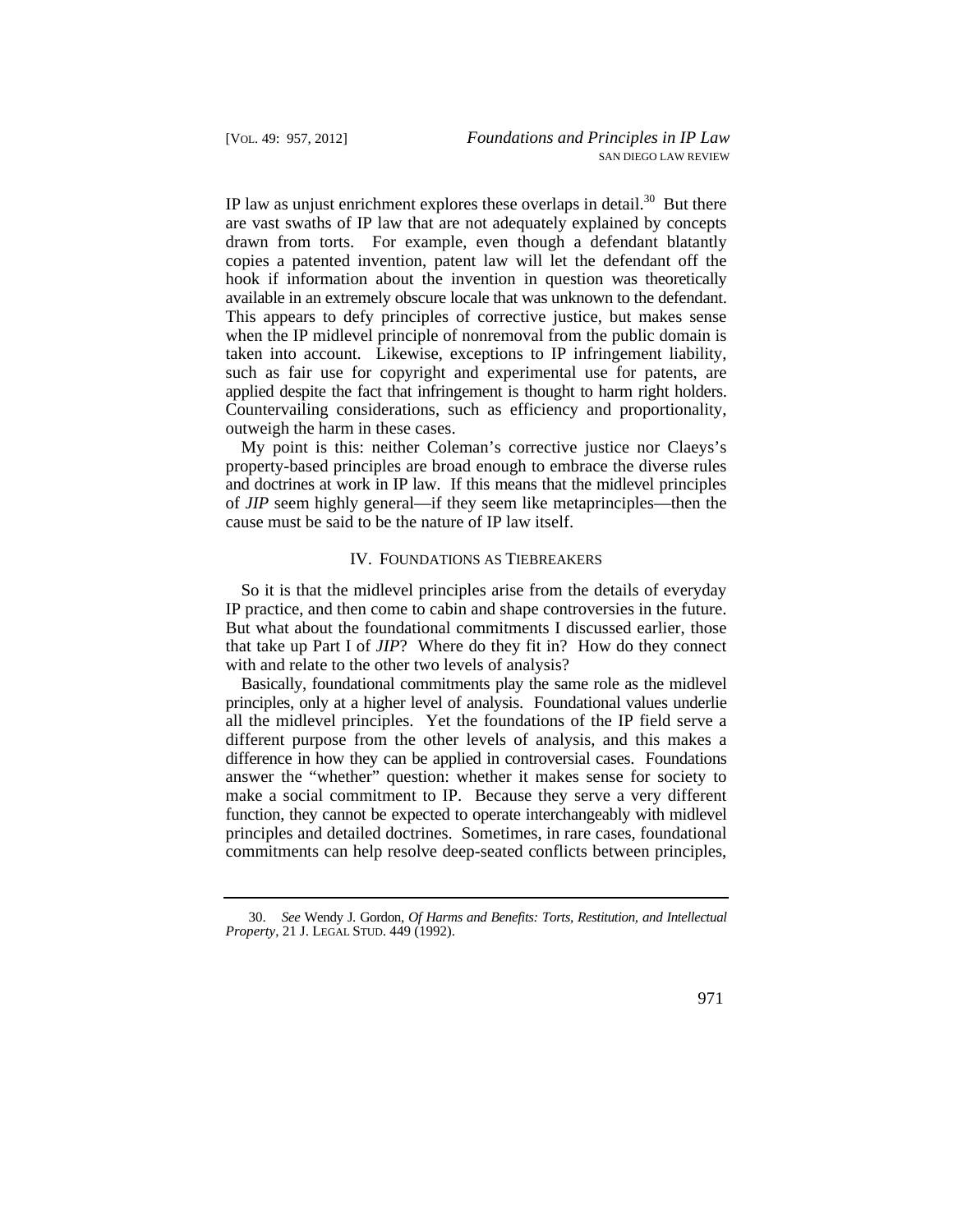but in the general run of cases, it is the principles themselves that must be used to resolve conflicts of this nature.

 which to discuss difficult policy issues. They are the equivalent to Rawls's This is so because of the inherent pluralism built into the foundational level. As I put it in Part I of *JIP*, there is "room at the bottom" when it comes to foundational justifications for IP law.<sup>31</sup> Different and nonoverlapping justifications are possible. So one who finds the ultimate rationale for IP protection in the pages of the Torah and one who finds it in a detailed cost-benefit analysis based on the best available data can both support and contribute to the basic institutions of an IP system. Yet for those institutions to work well, it is important that these competing justifications not come into conflict too often. It should not be necessary in most cases to resort to these ultimate commitments to resolve a pressing problem; that is what the midlevel principles are for. They provide a shared language and a common set of conceptual tools with "overlapping consensus" in the world of  $IP.^{32}$  Their entire purpose is to make it unnecessary in most cases to resort to foundational commitments to resolve the clash of competing policies.

## *A. On Ties, and How To Break Them*

 over proportionality, or dignity over nonremoval, for example. But in a few cases the competing principles may be in equipoise. A compelling Yet even so, there are occasions when foundational commitments will color one's view as to which competing policy wins out. In most cases, it will be enough to choose one midlevel principle over another: efficiency efficiency story may run headlong into a persuasive threat to the dignity interest. In such a case, a foundational commitment may come into play as a "tiebreaker."

Consider the example of copyright licenses and later-developed media, which we discussed earlier in Part III.B. When an author licenses, say, "film rights" to a licensee, there are good reasons to permit the licensee to exploit the licensed work in videotape or DVD format. One important argument is that reading the grant broadly in this way prevents the author from slowing down the diffusion of works in the new media. For to read the grant narrowly is to permit the author to renegotiate the original license—a process which permits the author to revisit the terms of the original deal and to propose new terms more in the author's favor. The licensee's settled expectations may be upset. And in any event, the transaction costs of all these renegotiations increase the net cost of the

<sup>31.</sup> MERGES, *supra* note 1, at 10.

<sup>32.</sup> *Id.* at 9–10 (quoting RAWLS, *supra* note 10, at 134).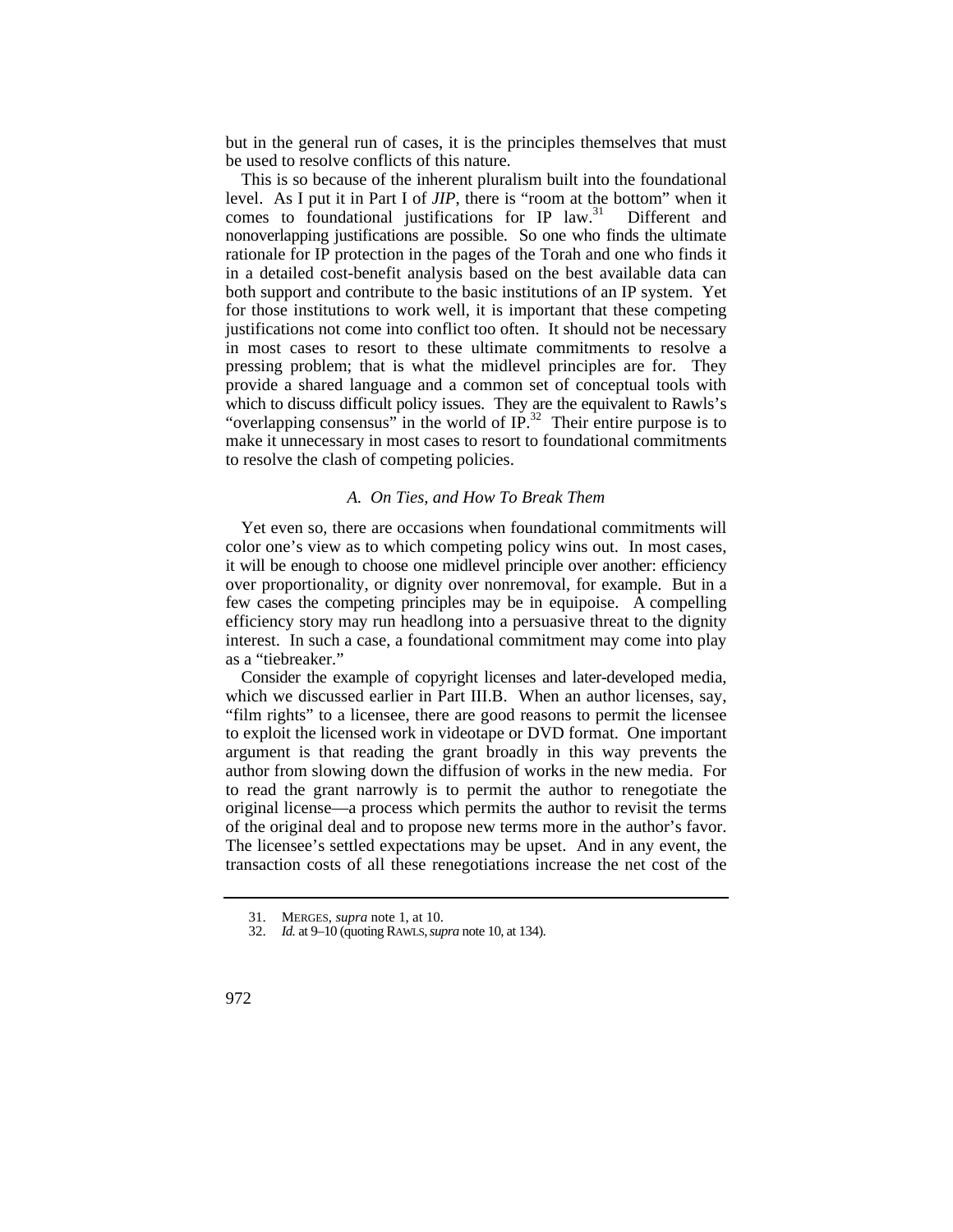new media format, thus delaying its adoption in the market. The midlevel efficiency principle is, as I argued earlier, surely implicated here.

 format? Was it not the author who created the work that now may reach potential new markets via the new medium? And if renegotiation occurs, is The counterarguments in this situation largely revolve around issues of fairness—that is, proportionality—and dignity. Why should the licensee enjoy the windfall that flows from the development of a new media this not a good thing in that the author may be able to obtain a bigger slice of the profits than he or she was able to obtain in the original licensing deal? Surely this implicates the author's ability to make a living as an author, an important aspect of the dignity principle as I describe it in *JIP*.

A conflict of principles at this level may thus lead one back to foundational commitments. If one believes, as I do, that autonomy lies at the very heart of Kant's defense of property rights, one might conclude that because smaller production units increase individual autonomy, the policy favoring small-unit production should be followed as often as it is reasonably feasible. This is true despite the fact that transaction costs will increase under such a policy.<sup>33</sup> In the specific case under discussion, the conclusion would be to read the initial grant of film rights narrowly, so that the original author does indeed have a right to negotiate a new license when new media are later developed.

Kant's emphasis on autonomy supports an appeal to the value of small, autonomous units of production even in the face of higher than optimal transaction costs. This could take many forms in IP law, but the basic idea would be to provide some special encouragement for the creation of IP-protected works by individuals or small companies. Such a proposal would stress the benefits not only of creative works in general, but more specifically of a certain locus of production for such works—creation by lone individuals or within small companies or teams.

In the context of the film adaptation example given earlier, resort to Kantian foundations would support a policy of favoring the original creator in a new technology controversy. If we take seriously Kant's concern for autonomy, we would favor the original creator who granted film rights at an earlier time. Deciding that this grant does not encompass

 *Face of Transaction Costs*, 53 ARIZ. L. REV. 145 (2011). 33. *See generally* Robert P. Merges, *Autonomy and Independence: The Normative*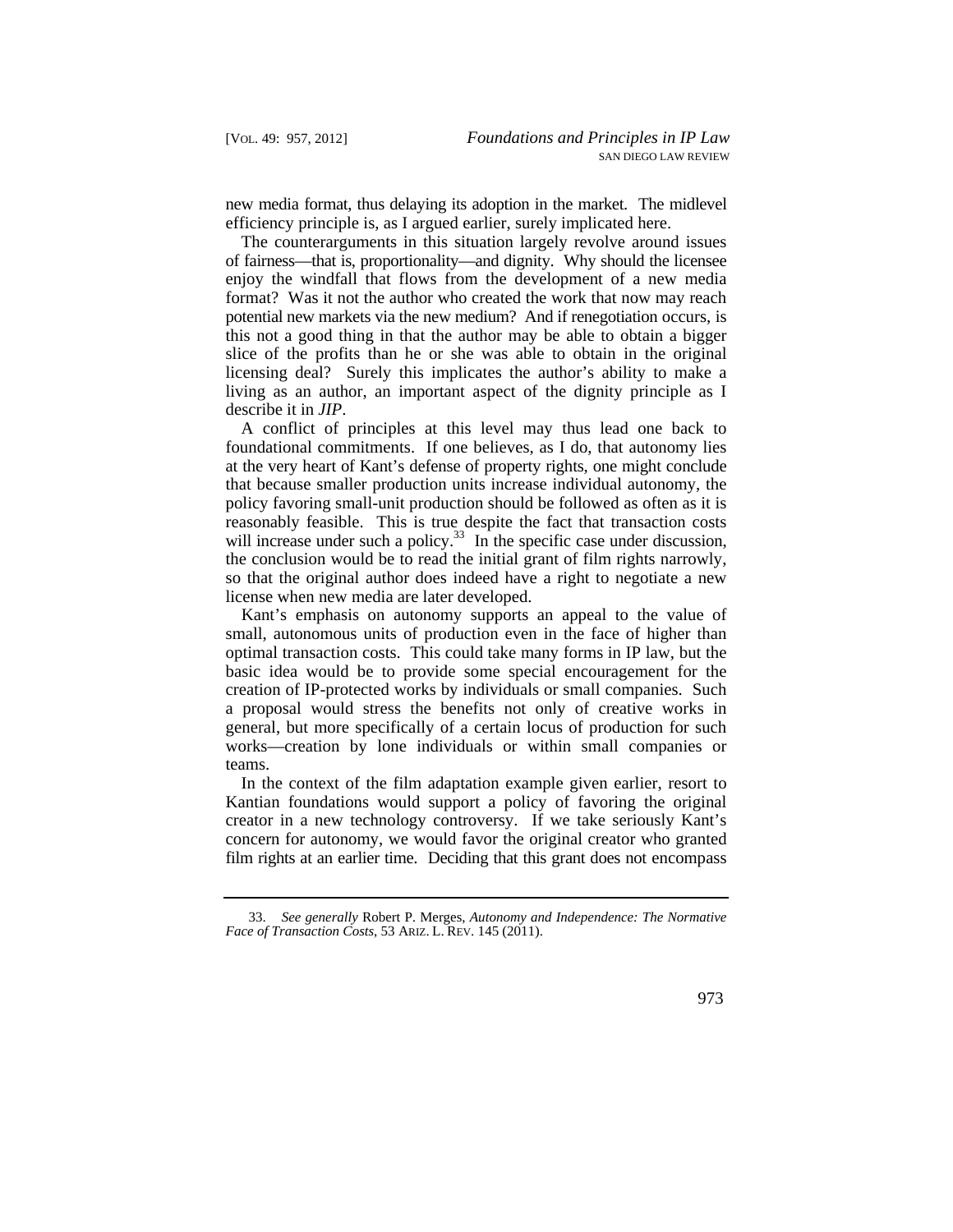might choose to do if the original film version was not satisfactory, not videotape or DVD formats would of course favor the creator-grantor; it would mean that the licensee in the original contract does not automatically have rights to the videotape and DVD version of the film they created under the original license. The author-creator who made the earlier grant could then choose to reach a separate license contract with another company. Interpreting the original agreement in a way that permits this new contract gives the creator—the author of the novel in our example—greater freedom to strike a new deal. This he or she true to the spirit of the novel, or simply not as profitable as hoped.<sup>34</sup> The author could even strike a new deal with the holder of the original filmrights license, in which case the only effect of the contract interpretation would be to enhance the income of the creator of the original work. The overall point remains the same: an emphasis on Kantian autonomy leads to an interpretation of the original contract that favors the creator or author, because doing so increases the viability and independence of the small-unit-of-production entity—the author.

## *B. Reviewing the Three Levels of Analysis*

The new technologies example provides a good opportunity not only to see how foundational commitments can act as tiebreakers, but also to review all three levels of analysis described in *JIP*. By way of summarizing the preceding thought, we can think of the three levels in the following way as applied to the problem at hand:

 *Termination Rights*, 57 J. COPYRIGHT SOC'Y U.S.A. 799 (2009). 34. There is an obvious corollary here in those provisions of the Copyright Act permitting authors to terminate earlier transfers of rights after the passage of time or upon the grant of an additional copyright term by the legislature. *See* 17 U.S.C. §§ 203, 304 (2006); Peter S. Menell & David Nimmer, *Pooh-poohing Copyright Law*'*s "Inalienable"*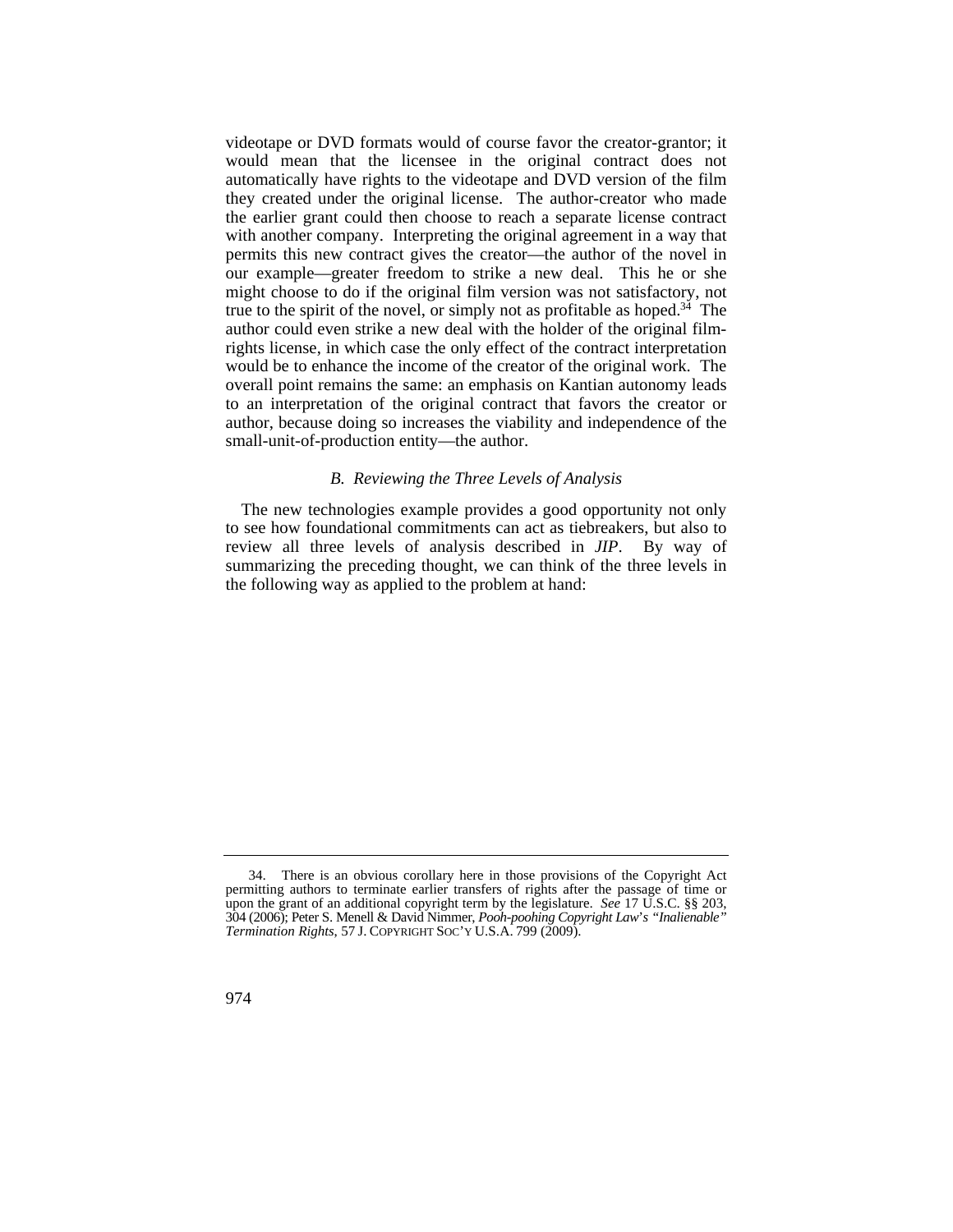| Level                                     | <b>Analysis</b>                                                                                                                                                                                                                                                                                                                                                                                                                                                             |
|-------------------------------------------|-----------------------------------------------------------------------------------------------------------------------------------------------------------------------------------------------------------------------------------------------------------------------------------------------------------------------------------------------------------------------------------------------------------------------------------------------------------------------------|
| <b>3. Detailed Rules</b><br>and Practices | Cases interpreting copyright licenses in light of new<br>technologies are mixed and somewhat inconsistent.<br>Leading treatises provide nuanced guidance, but close<br>cases are nevertheless difficult to decide on the basis of<br>existing doctrine.                                                                                                                                                                                                                     |
| 2. Midlevel<br><b>Principles</b>          | Efficiency might dictate lesser fragmentation of rights,<br>reduction in holdup opportunities; this might run in<br>favor of the original licensee, meaning that a holder of<br>film rights should also have the right to sell the movie<br>in videotape and DVD format. But the dignity interest<br>of the original creator might push in the direction of<br>permitting an author to enter a new exploitation<br>contract if dissatisfied with the original film version. |
| 1. Foundations                            | Kantian autonomy for original authors means greater<br>control of and remuneration from exploitation of works<br>in different media, using new technologies developed<br>after the initial grant of rights.                                                                                                                                                                                                                                                                 |

I do not mean to make this all seem too algorithmic. Yet at the same time, the relationship between the three levels of analysis in *JIP* can, I think, usefully be seen as a progression of sorts. Starting at the highest level, that of detailed rules and practices, a specific problem is first placed into its proper doctrinal frame. Standard practices are consulted. If an easy answer emerges, that may well be the end of things. Of course, conventional understandings may come to seem somehow at odds with more basic principles, so the analysis does not necessarily end here. But in many cases this is as far as one needs to go. Where conventional doctrine and practices represent a stable embodiment of midlevel principles, and where those principles rest on a convincing conceptual foundation, the conventional answer may well be adequate and indeed satisfying.

Closer cases require a drop down to the midlevel principles. Doctrines may be in tension; practices may be in flux, or under pressure, from changed conditions. When this is so, a move to deeper conceptual principles is in order. Often, doctrines will come into tension because underlying principles dictate opposing results in a given case. Resorting to the principles themselves then makes sense. And once a doctrinal question is posed in terms of an explicit choice between competing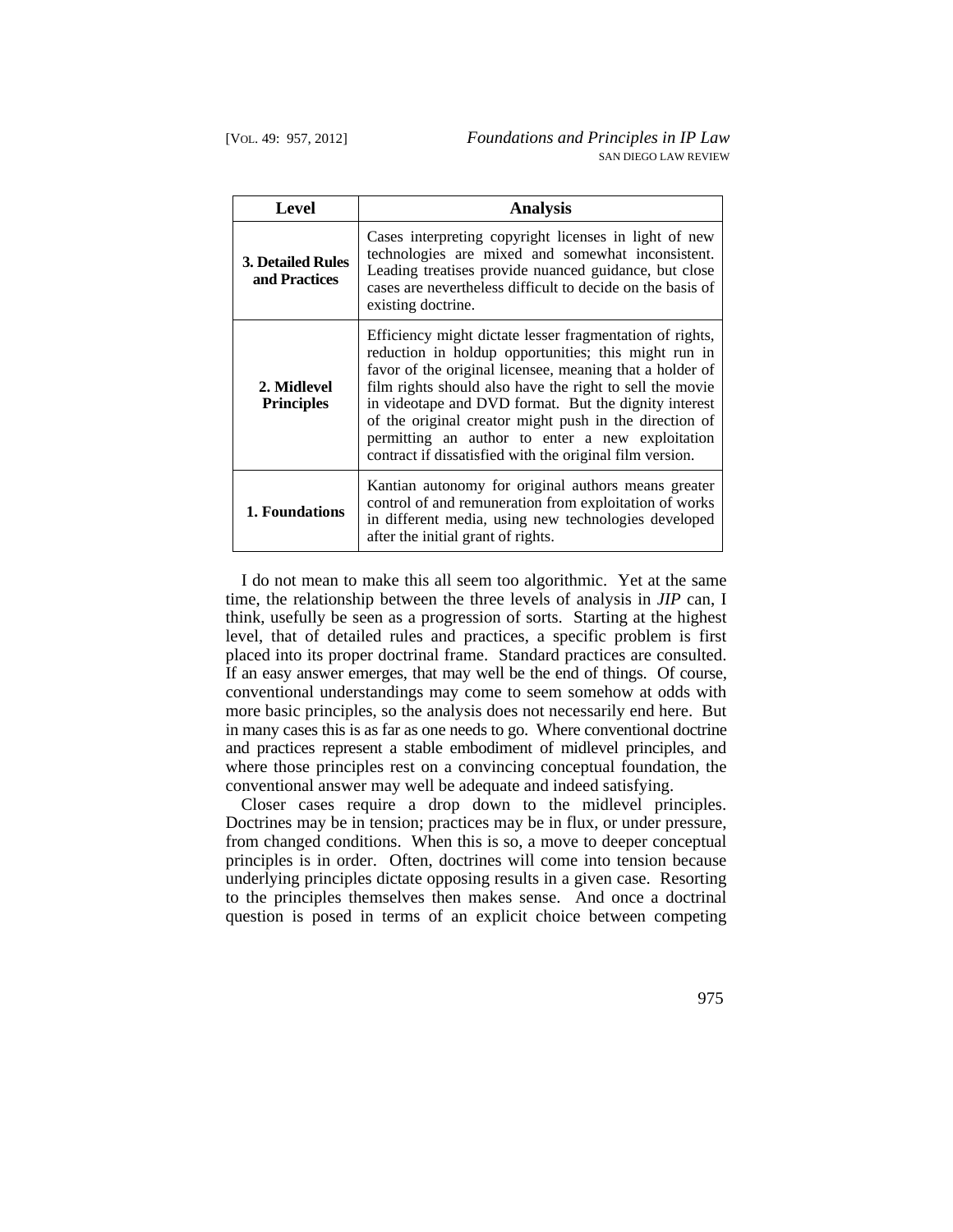Conversation at this level thus necessarily abstracts away from strictly principles, it may make a decision easier. It will at any rate deepen the conversation—and recall that a key benefit of the midlevel principles is that they provide a shared conceptual space, or common vocabulary, in which to conduct such conversations. This is because the midlevel principles are derived from a host of different doctrines and practices. doctrinal details. It allows for a more general, more policy-oriented type of analysis than the specifically doctrinal level permits.

 as to the proper direction to take. Major principles such as proportionality Often the choice of principle will be only slightly contentious. Where this is so, the analysis need not go beyond the midlevel. But, as described above, there are times when the midlevel analysis leaves one quite at sea and efficiency or dignity and nonremoval may be in equipoise. On these occasions, resorting to the foundational level as a tiebreaker becomes necessary. Only reference to one's fundamental commitments is sufficient to resolve a knotty issue that ends up stalemated in the realm of midlevel principles.

# *C. Is There a Risk of Unraveling?*

 heavy weight of too many tiebreakers? Does the whole elaborate system The tiebreaker metaphor works well enough, but it raises a potential difficulty. What prevents every issue, or at least very many issues, from being declared a deadlock, requiring resort to the next lower level of analysis? What if, in effect, most controversies are or can be characterized as ties? Then resort to the tiebreaker is necessary in most if not all cases, which collapses this fine-tuned, three-stage analysis into what is effectively only one stage. And what is worse, from the point of view of predictability, the tiebreaker level is one where pluralism is quite intentionally tolerated. Which of course means that many issues will result not only in contentious arguments, but also in battles over deeply held, fundamental convictions. What then? Does the entire structure necessarily collapse under the unravel?

 break. There is no need to resort to lower levels of analysis in many cases. invoke midlevel principles. And even where doctrine or operational rules I don't think so for one simple reason: there aren't that many ties to Not every detailed doctrinal case is hard, so it is not always necessary to leave room for doubt, requiring resort to midlevel principles, this does not inevitably mean a head-on clash of principles that in turn necessitates resort to foundations for resolution. There are ample resources *within*  each of the first two levels with which to resolve many disputed issues, and this eliminates the need in many cases to go beyond each level for answers.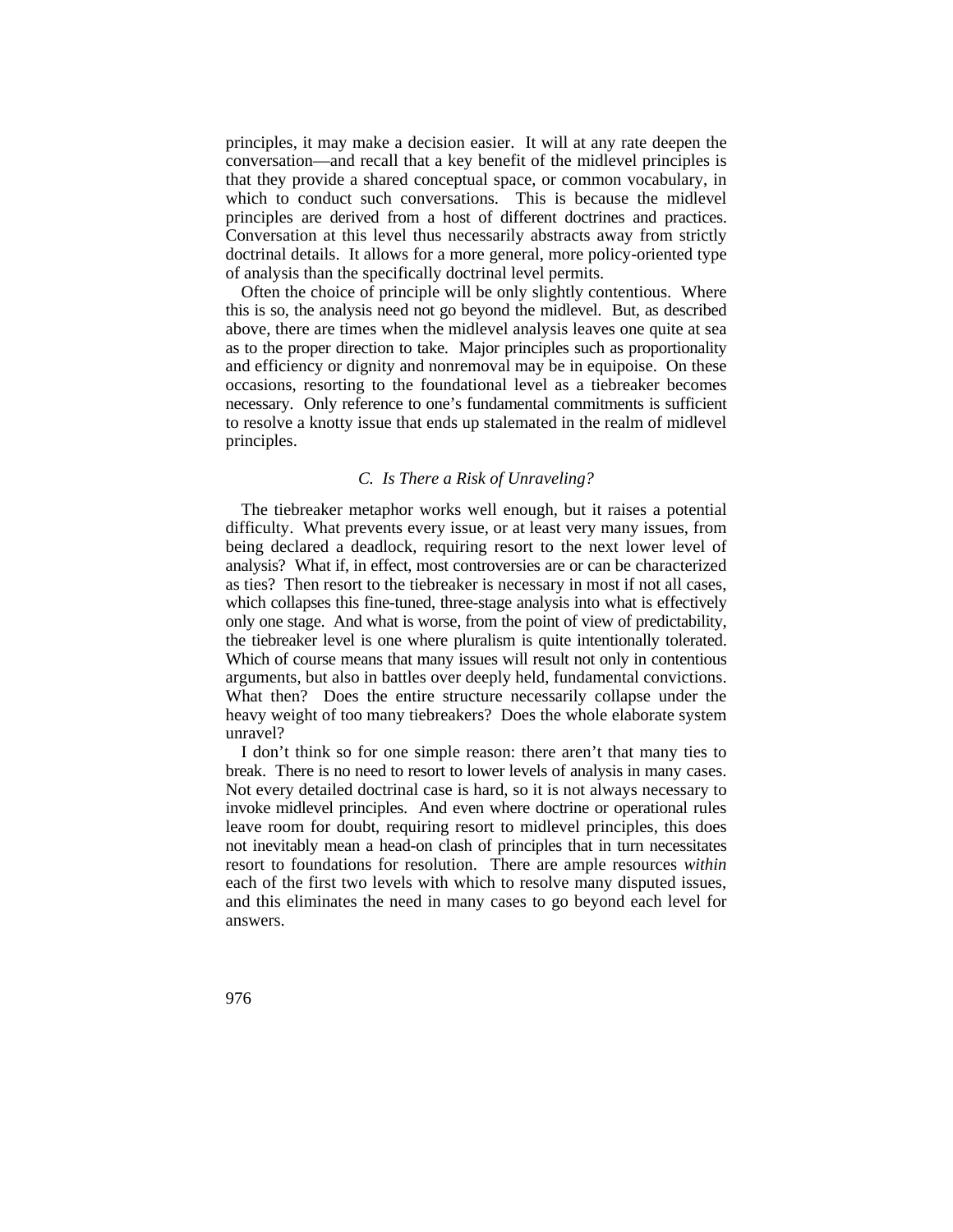It would require a great deal of exposition to make a full-fledged defense of this position. Given my space limitations here, let me limit my comments to one (necessarily inadequate) example. The first concerns issues that are of workaday interest in copyright and patent law: doctrines of authorship and patent validity. Often these may be applied in a straightforward way to obtain a predictable answer. The logic of the legal requirements is embodied in a number of technical doctrines and rules, but the basic pattern is easy enough to describe. Once the facts surrounding the origin of the work in question are ascertained, the relevant doctrines will become apparent. For authorship, it may be necessary to know what two or more alleged coauthors did and what they contributed to a given work. For patent validity, the nature of the invention and the most important pieces of prior art must be ascertained. But in any event, once the facts are known, a court or lawyer looking at them can often reach a fully defensible judgment about the proper legal outcome.

This does not mean that midlevel principles are not at all involved. Quite the contrary. These principles are derived from, and supply the guiding force behind, the IP doctrines that apply in these cases. The principles are *embedded into* the doctrines. So, for example, questions of coauthorship bring together two midlevel principles. First, efficiency is central, in that the high transaction costs that follow from a fragmented ownership structure for a single work covered by copyright militates in favor of a significant minimum threshold requirement for the status of an author. Second, dignity comes into play, in that fairness seems to dictate that one who makes a sizeable contribution to a copyrighted work ought to share in the ownership rights.

 will be deployed to resolve the issue. Once in a while, a new type of case The point here is that these midlevel principles will seldom have to be explicitly invoked in a run-of-the-mill question of coauthorship status. The specific lines of cases and subdoctrines that make up the details of this area of copyright already embody the relevant principles. Although there may be controversy about the facts of a case, once it is identified as a coauthorship dispute the midlevel principles will seldom need to be explicitly invoked. They are latent within the cases and doctrines that might arise, or an important court might decide to revisit or revise an old established doctrine. In such a case, one or more of the midlevel principles may be discussed more explicitly than usual. But in the main this is an unusual event, and overall the threat of persistent unraveling from level three to level two does not appear very great.